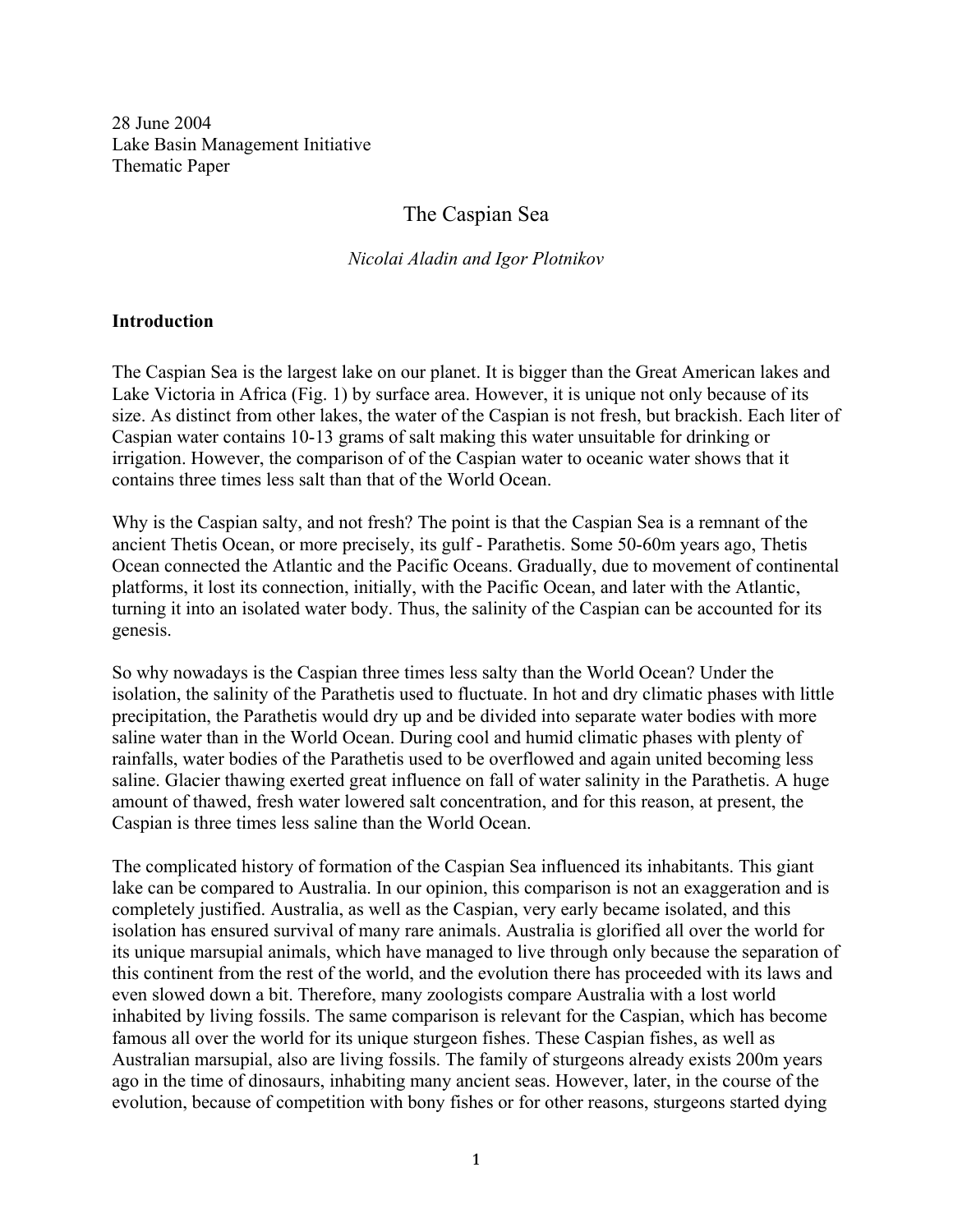out and survived mostly in the Caspian. Nowadays, more than 90 % of the world stocks of sturgeons live in this lake, which managed to survive only due its particular conditions. It is well known, that except for unique marsupial animals, there are many not less unique inhabitants in Australia, such as duck-billed platypus and echidna. And in the Caspian, besides sturgeons there are many other rare animals, such as, crustaceans and molluscs, which by their antiquity, of course, cannot be compared to dinosaurs, but are quite comparable to mammoths.

Considering the unique biodiversity of the Caspian and its similarity with Australia there are no doubts that this unique lake and its inhabitants should be very carefully dealt with. Besides, the broad public should gain more access to results of Caspian studies and protected measures. Unfortunately, thus far, attention has been paid in scientific, and especially in popular scientific literature to the Caspian, as distinct from Australia. The authors of this report will try to fill this gap.

# **Evolution of the Caspian**

Aggregate basins, located from the valley of the river Rhone in Western Europe up to Central Asia in the Miocene are usually called the Parathetis in Paleontological literature. Traditionally three parts are distinguished: western, Central and East Parathetis. The first relates to the region of the Rhone, the second – the Pannonian or Middle Danube lowland, and the third – the Black and the Caspian Seas (Fig. 2, 3). In terms of modern mobilistic conceptions, this large continental water border formed due to movements of small continental platforms such as Iranian, Anatolian and Rhodopian. According to these notions, the basins of the Southern Caspian and the Black seas are considered as basins with oceanic crust, which enclosed as a result of movements of the above and some smaller other platforms.

The Lower Sarmatian Sea existed in the region of Central and Eastern Parathetis some 15m years ago in the end of the Miocene. It used to occupy a huge area from the Pannonian lowland up to the Aral Sea, and possibly extended further into Central Asia (Fig. 4). Although, the Lower Sarmatian Sea had the salinity of about 20 gr/l, i.e. much lower than that of the World Ocean and comparable to the present Black Sea salinity, the sea was inhabited by normal representatives of marine fauna.

Later, 11.5m years ago Pannonian brackish lake isolated. Endemic fauna, which lives under salinity of 12-15 gr/l, quite quickly formed in this lake.

The Upper Sarmatian Sea with lower salinity of about 6-17 gr/l emerged in another 1,5 million years, approximately 10m years ago. Own endemic brackish fauna, with species composition different from Pannonian Lake also formed here.

Some 8.5m years ago the Upper Sarmatian Sea transformed into the Miotic Sea with slightly lower salinity ranging from 6 to 15 gr/l. Because of lower salinity, the fauna of this sea became more distinct from the fauna of the Upper Sarmatian Sea. However, it is necessary to note that a kind of fauna consisting entirely of endemic species had not formed yet (Neveskaya et al, 1986).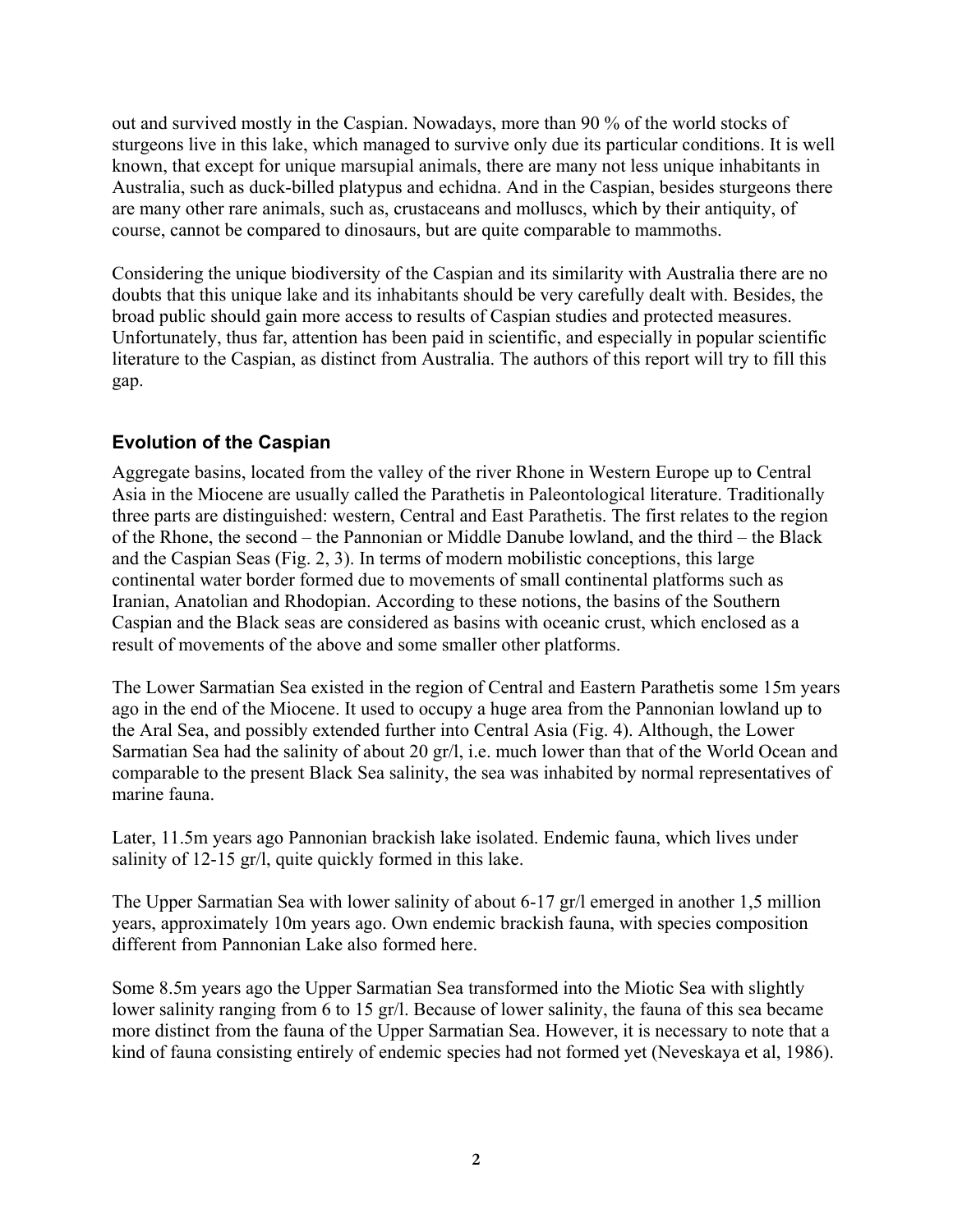Later, approximately 7m years ago in the end of the Miocene, the Miotic Sea was substituted by Pontic Lake. Extremely rich endemic fauna immediately emerged in this lake. Most probably it had not formed there independently, and was introduced from The Pannonian and Aegean basins (Eberzin, 1949), or only from the Pannonian one (Taktakeshvily, 1977). The salinity of Pontic Lake was close to that of the Meotic Sea, however its fluctuations were less – ranging within 12- 15 gr/l. It is necessary to note that only a few representatives of the Meotic fauna survived here. It was probably not linked to changes of salinity since it was not altered. Most probably the competition with invaders from the Pannonian and Aegean basins had played the major role.

Approximately 6m years ago, Pontic Lake divided into the Upper Pontic and Babajan lakes. The first used to occupy the Black Sea or Euxine basin, and the second was in the Southern-Caspian depression. The salinity of Upper Pontic Lake remained at the level of 10-15 gr/l, however in Babajan Lake, due to higher climate aridity, it increased up to 15-30 gr/l.

Some 5 million years ago at the border of the Miocene and Pliocene, Pannonian lake, with emergence of intensive outlet into the Black Sea, and possibly in the Aegean basins, completely freshened from 42 gr/l to fresh water and was settled with rich endemic freshwater fauna. Approximately 1 million years ago Pannonian Lake completely drained and only a small lake Balaton, in which all representatives of endemic freshwater fauna perished, remains on its place.

In the same time, also some 5m years ago, the Upper Pontic Sea transformed into Cimmerian Lake, which had lower salinity of 5-12 gr/l. Later, some 3.5m years ago, Cimmerian Lake was supplanted by Kuyalnits or Egriss Lake with almost the same salinity. Approximately 2m years ago, it was replaced with Guriy Lake with lower salinity of about 5-8 gr/l. Thus, in this case, same as with the Pannonian basin, it was desalting but more smoothly. Because of this, one endemic brackish fauna was slowly supplanted by another, generically connected with it. Some 5m years ago, or a little bit earlier a hyperhaline lake, Balakhany or so-called productive strata reservoir formed in the Southern Caspian basin (Fig. 5, 6; Tab. 1). Such high salinization, up to 300 gr/l obviously occurred because of heavy water evaporations under conditions of extremely arid climate. Available data on the fauna of the Balakhany reservoir also convincingly testify hypersalinity (Starobogatov, 1970, 1994).

About 3 million years ago the climate dampened and freshwater runoff into Balakhany Lake soared. This led to formation of a huge brackish lake, Akchagyl with the salinity ranging from 5 gr/l to 12 gr/l, with rich endemic fauna of unknown origins (Starobogatov, 1970, 1994).

Akchagyl Lake in the Caspian basin was successively replaced by several water bodies with more or less consistent fauna. Five of these lakes were most important. Absheron Lake with the same salinity as Akchagyl, 5-12 gr/l formed less than 2m years ago. Some 1.7m years ago, Absheron Lake was replaced by Baku Lake, which had the same salinity. Then 400 thousand years ago, Khazar Lake with the same salinity of 5-12 gr/l replaced it. After this, Khazar Lake was substituted by Khvalyn Lake, which had lower salinity ranging from 3 to 8 gr/l, approximately 100 thousand years ago. And finally, New Caspian Lake, which is practically the same reservoir, which we nowadays call the Caspian Sea, formed in the beginning of the Holocene, some 5-7 thousand years ago.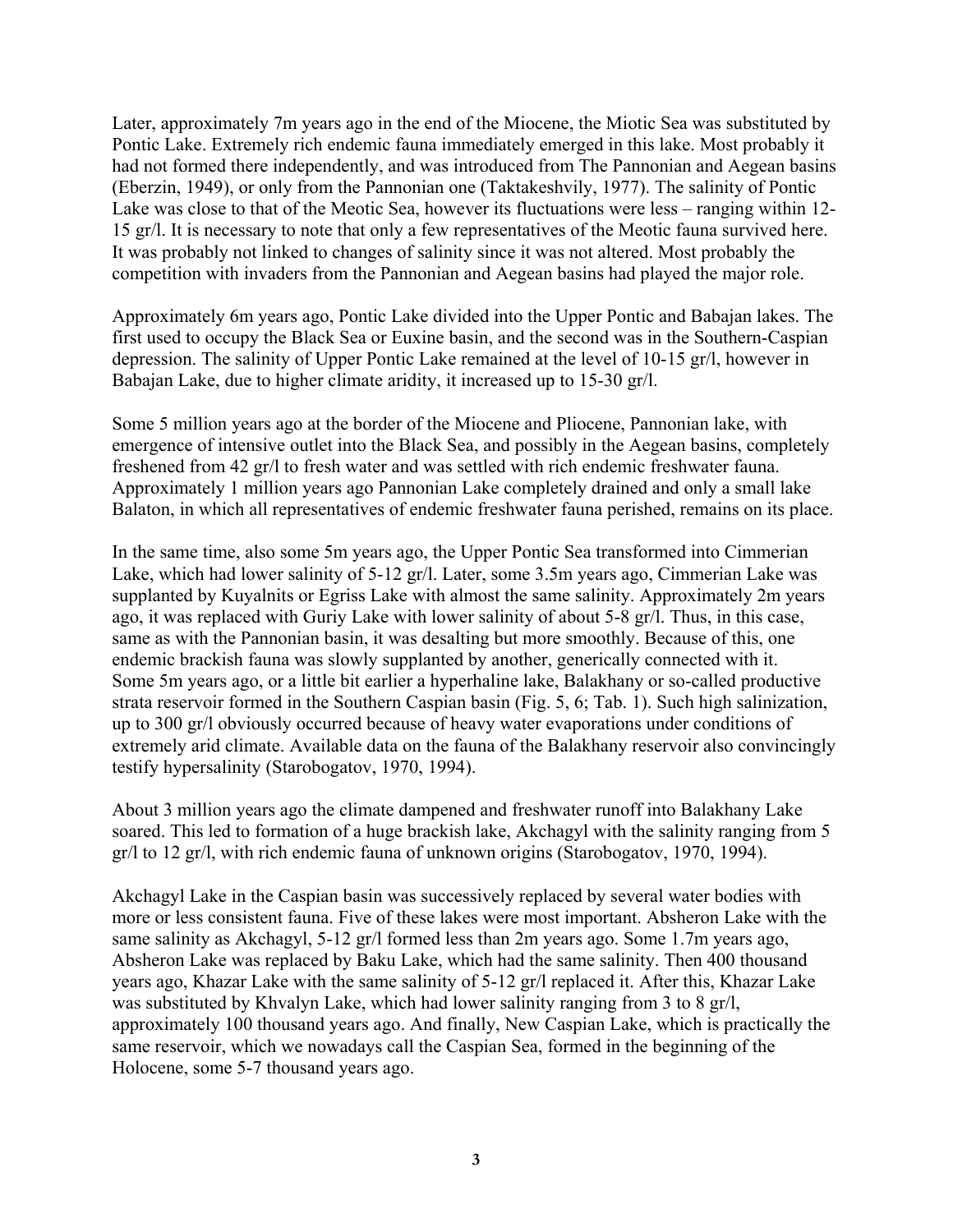Chaudine Lake appeared in the Black Sea or Euxine basin approximately 900 thousand years ago, and later about 400 thousand years ago, it was supplanted by ancient Euxine Lake. The salinity of these lakes was 5-8 gr/l, i.e. remained same with the former Guriy Lake. About 120 thousand years ago ancient Euxine Lake transformed into the Ashey Sea with higher salinity ranging from 5 to 12gr/l. Later, approximately 80-90 thousand years ago, it was replaced by the Karangat Sea with higher salinity of 15-20 gr/l. Restoration of the connection with the World Ocean resulted in an increase of the salinity. Because of this, marine species started to invade the Black Sea basin, driving endemic brackish Ponto-Caspian fauna closer to regions of estuaries and deltas of rivers with fresher water. However, some 50m years ago, this connection with the World Ocean was lost again, and the Karangat Sea was replaced with heavily desalinated New Euxine Lake, where the survived representatives of Ponto-Caspian fauna flourished. And, at last, on the edge between the Pleistocene and the Holocene, about 11-10 thousand years ago, the connection with the World Ocean was restored again, and the water body, which we nowadays call the Black Sea, appeared.

It is especially necessary to mark that only a unilateral exchange of faunas occurred when the Caspian and Euxine basins were connected The Caspian always shared its hydrobionts with the Pont, but not vise versa (Starobogatov, 1994).

The above scheme of development of the Caspian and of previous water bodies for the last 15m years was proposed by Y. I. Starobogatov (1994) based on the study of the evolution of bivalves, particularly dreissenids. Foreign authors (Degens, Paluska, 1979; Jones, Simmons, 1996) proposed similar development schemes. Although this scheme has a number of disputable moments, especially in terms of proposed magnitudes of paleohalinity, nevertheless, in comparison with other development scenarios, it seems to be the most substantiated and probable.

## **Physical environment of the Caspian**

The Caspian Sea – is a lake with no outlets, which is washing shores of the five countries: Azerbaijan, Iran, Turkmenistan, Kazakhstan and Russia (Fig. 7). The length of coastline makes 5580 kms. The level is lower than the M. S. L., it is fluctuates depending on the water balance (Tab. 2). If the balance is positive then the level is rising, if negative – lowering (Fig. 8-10). Because of inconstancy of Caspian levels, its area is also inconstant. The Caspian is meridiannally elongated. According to data published by I. S. Zonn (2000), its length makes 1225 kms. The greatest breadth of the Caspian from the east to the west is 566 kms, at Absheron peninsula its breadth is only 204 kms. The average breadth from the west to the east makes 330 kms. The surface is equal to  $436\,000\,\mathrm{km}^2$ , and volume is about  $77000\,\mathrm{km}^3$ . The maximum depth of the Caspian is 1025 m, and the average - 184 m.

The area the Caspian Sea is divided into three, approximately equal, parts: Northern, Middle and Southern (Fig. 7). Their volumes they are extremely different.

The Northern Caspian is the most shallow, and its area makes about 29 % of the entire area of the sea, though its volume makes less than 1%. According to I. S. Zonn (2000), the area of the Northern Caspian varies from 92750 up to 126596  $\text{km}^2$ , and its average volume makes 900  $\text{km}^3$ .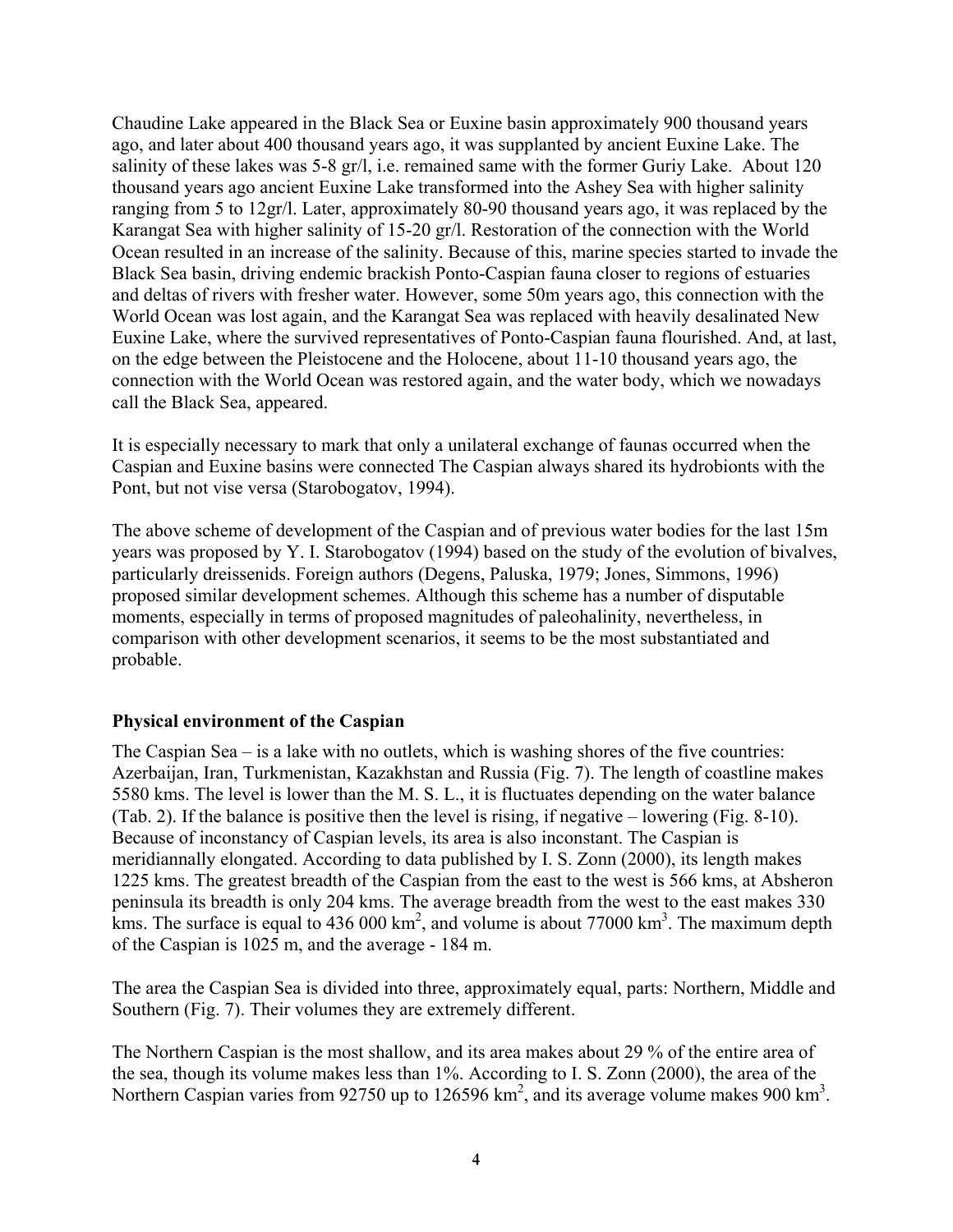The average depth is 6 meters, maximal depths do not exceed 10m, about 20 % of the area has the depths less than 1 m.

The area of the Middle Caspian makes up about 36 %, and its volume - about 35 % of the sea. According to I. S. Zonn (2000), the area varies from 133560 up to 151626  $\text{km}^2$ , and the average volume makes  $26400 \text{ km}^3$ . The average depth of is about 175 m, and the greatest - 790 m.

The Southern Caspian has the largest volume - some 64 % of the total volume, and its area amounts to 35 % of the total area of the sea. It is the deepest part of the sea with the maximum depth reaching 1025 m. According to I. S. Zonn (2000), the area is from 144690 up to 151018  $km<sup>2</sup>$ , and the average volume - 48300 km<sup>3</sup>. The average depth is 300 m.

Except for the above three areas, the fourth distinguished in the Caspian is a shallow gulf, Kara-Bogaz-Gol (Fig. 11) with maximum depths <10m. Its area is about  $15000 \text{ km}^2$  (about  $3\%$  of the total area of the sea). The role of the gulf in the water balance of the Caspian is quite great. This shallow gulf is lower than the level of the sea approximately by 3-4 meters and due to this the sea constantly drains into it. This gulf constantly «drinks» the water of the Caspian, and this water, in turn, quickly evaporates. The gulf is connected with the Middle Caspian by a narrow strait.

The highest level of the Caspian Sea registered during instrumental observations was recorded in 1896 – approximately 25 m below the M. S. L. It is possible to distinguish three periods in the  $20<sup>th</sup>$  century (Fig. 8): periods of relative stability, periods of water levels fall and periods of water levels rise. The lowest level in the  $20<sup>th</sup>$  century was recorded in 1977 -29.03 m. However, an extremely fast rise began next year, and in ten years the water reached the elevation of -27.62 m. The Caspian stabilized again in 1995 at the level of -26.61 m, and during subsequent years the level fell by several centimeters each year. Nowadays, the level of the Caspian is slowly decreasing and comes to the altitude of -27.20 m.

As a result of the sea level decrease and increase, the area of the Caspian Sea has changed leading to changes of its outlines. Mainly, it related to the Northern Caspian. In 1930 the area of the sea was  $422000 \text{ km}^2$ , and in 1970 - only 371000 km<sup>2</sup>. Starting from 1978, the area of the sea increased again because of a sea levels rise.

The area of the watershed of the Caspian Sea makes from  $3.1$  up to  $3.5$ m km<sup>2</sup>. It stretches for 2500 kms from the north on the south and for 1000 kms from the west to the east. The area of the Caspian itself makes only 12% of the total area of the watershed (Fig. 12). The water balance of the Caspian is mainly determined by river runoffs and rainfalls (its incoming part), evaporation and water outflow into Kara-Bogaz-Gol (its outgoing part). The ground water runoff into the Caspian is insignificant and this incoming component of the water balance is frequently disregarded. The most important part of the incoming part of the water balance is the river runoff of the Volga, which makes almost 80 % of the total riverine inflow. The incoming part is almost completely counterbalanced with evaporation, of which the discharge into Kara-Bogaz-Gol makes only 5%. More than 130 rivers flow into the Caspian, but only 8 of them (Volga, Terek, Sulak, Samur, Kura, Ural, Atrek, Sefidrud) have a delta.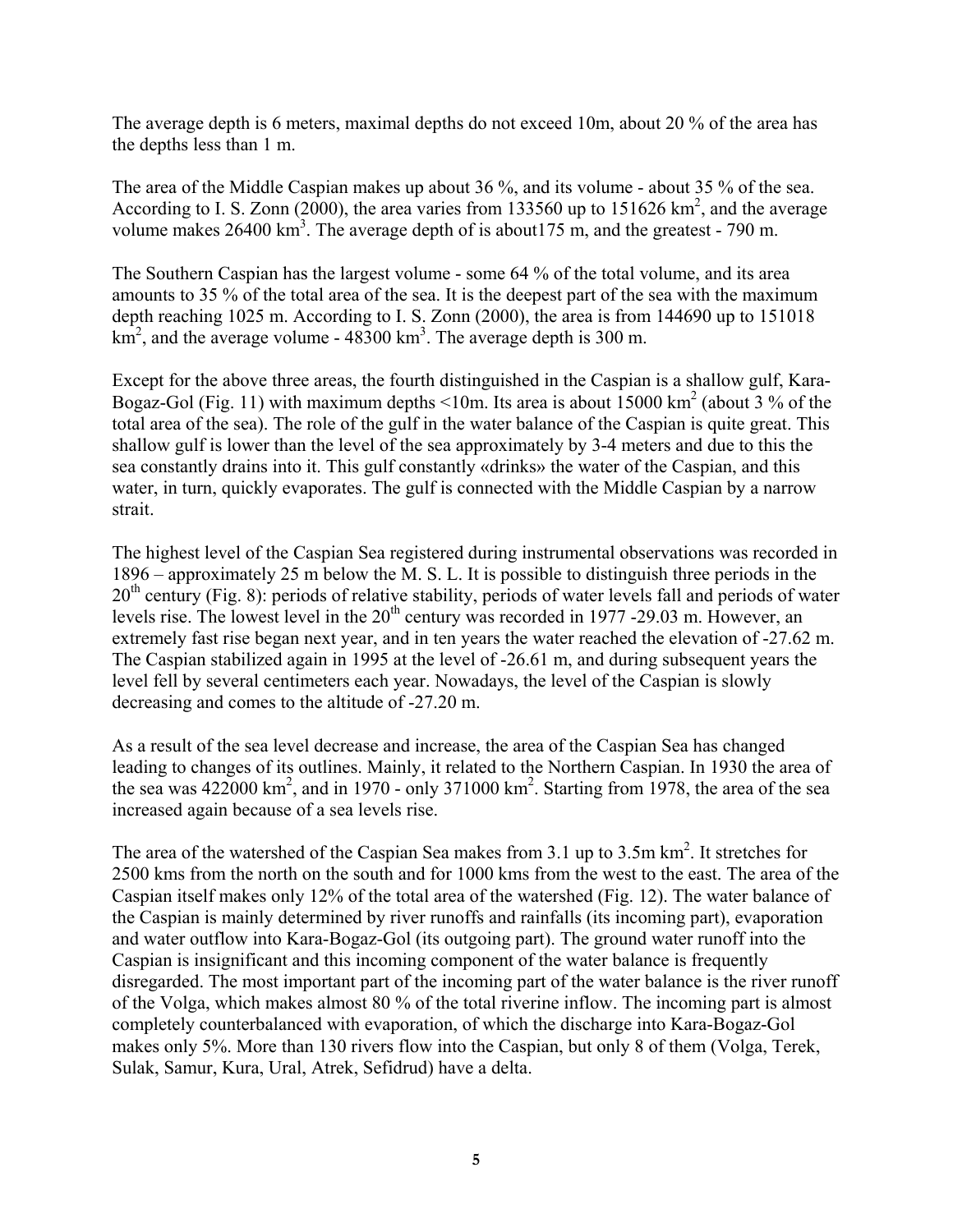The major abiotic parameter of the Caspian Sea is its salinity (Fig. 13-15). The average salinity of the Caspian is equal to 12.85 gr/l. Northern, Middle, Southern and the gulf Kara-Bogaz-Gol differ with the salinity of their waters. The lowest concentration of salt is observed in the Northern Caspian. The average salinity of its waters is about 5-10 gr/l. However, in certain areas adjacent to the deltas of the rivers Volga, Ural and Terek, the water salinity is much lower and fluctuates within 2-4 gr/l. In the avant-deltas of these rivers, the water of the Northern Caspian can be considered fresh, since its salinity is less than 0.5 gr/l. In shoals of eastern coast of the Northern Caspian, the water salinity can be a little bit higher than the averages - 5-10 gr/l. Water salinity up to 30 gr/l and even more can be observed in shallow gulfs of the Northern Caspian such as Mertviy Kultuk and Kaidak.

The salinity of the Middle Caspian is 12.7 gr/l. This salinity is reduced only in the region of the delta of the Sulak. As the eastern coast of the Middle Caspian has no river runoff, the amount of rainfalls is very low, and the evaporation is high, so the water salinity in calm weather in surface coastal waters can reach 13.0-13.2 gr/l.

The salinity of the Southern Caspian is 13 gr/l. This salinity is lower in areas, adjacent to the regions of the deltas of the rivers Kura and Sefidrud, and also in the mouth of the river Atrek. The water salinity of 13.2-13.4 gr/l is observed on shoals of the Turkmen coast.

The highest concentration of salt is observed in the gulf Kara-Bogaz-Gol. The evaporation rate from the surface of Kara-Bogaz-Golа amounts to 1500 mm a year, and the rainfalls in this region do not exceed 70 mm per year. For this reason, Kara-Bogaz-Gol is a huge evaporator of the Caspian, and its water is brine  $-300-350$  gr/l and even higher. It is the only marine saltpan producing mirabilite, halite and astrakhanite. Inflowing water brings some 130-150m tons of salt i.e. 10 times more than the Caspian itself receives. For this reason, the gulf Kara-Bogaz-Gol can be called a natural desalter of the Caspian Sea. Without this gulf, the present salinity of the Caspian would be much higher. A huge amount of mineral substances is accumulated at the bottom of Kara-Bogaz-Golа due to evaporation and natural sedimentation of salts.

Analyzing the areas of the Caspian by their salinity, they can be subdivided into three types: oligo-mesohaline area of the Northern Caspian, meso-polyhaline area of the Middle and Southern Caspian and hyperhaline area of the gulf Kara-Bogaz-Gol.

The average salinity of the Caspian Sea is lower than that of the ocean approximately by a factor of three. However, the salinity of the Caspian waters is not the only difference from waters of the World Ocean, but also the salt composition (Tab. 3). The difference in the ratio of salts of Caspian and oceanic waters has arisen due to the isolation of the Caspian from the World Ocean. As a result, a gradual metamorphosis of Caspian waters under the influence of river runoffs took place. In open parts of the sea, salinity increases with the depth (Fig. 16). Precipitation is distributed unevenly over the Caspian. In the average the Caspian receives some 100 mm of rainfalls per year. Coastal topography influences the balance of rainfalls over the Caspian.

The temperature regime of the Caspian Sea is rather unusual (Fig. 17). On the one hand, it is characterized by considerable temperature differences in wintertime between its northern and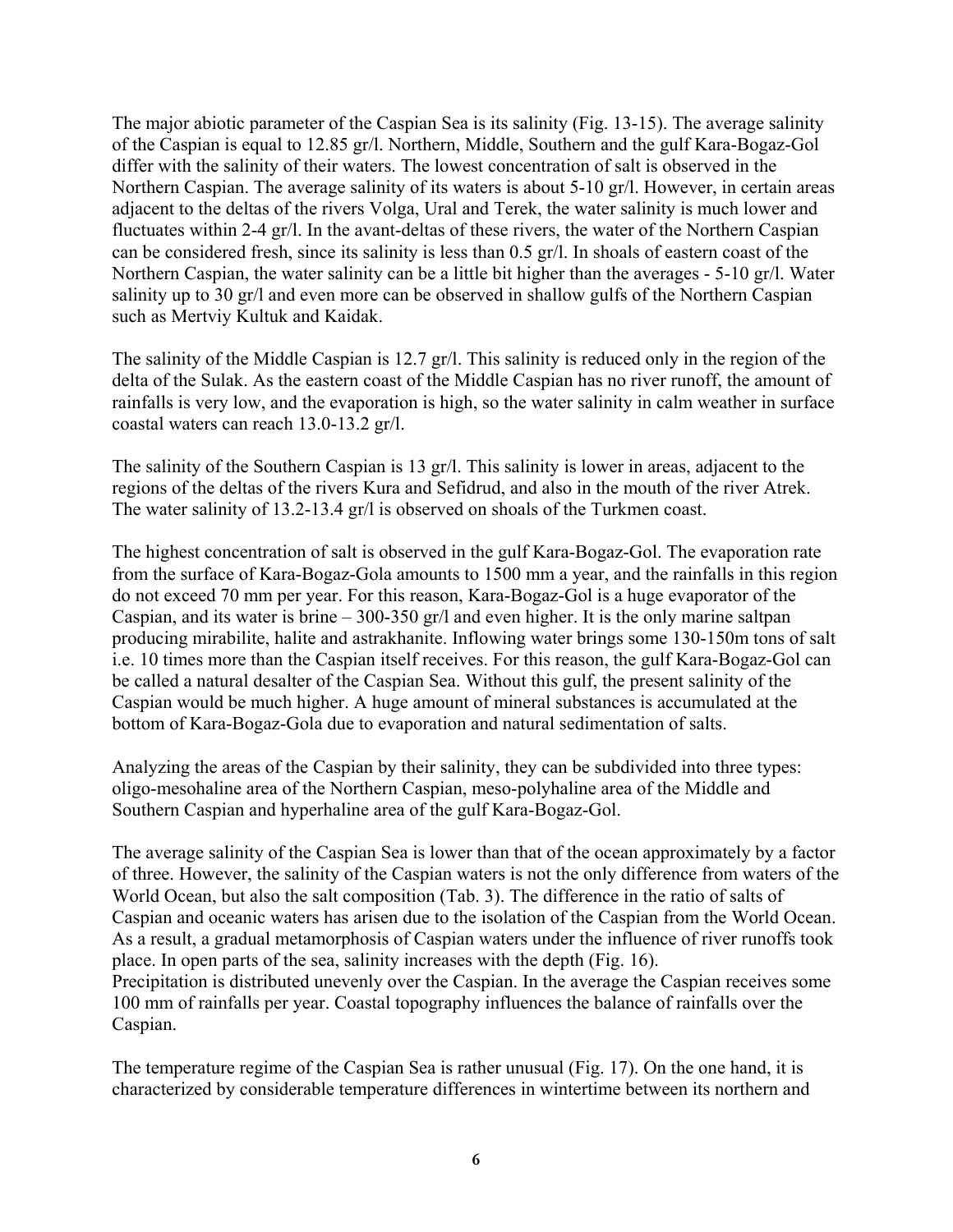southern areas, and on the other hand, leveling of the temperature regime between the Northern and Southern Caspian in summertime. In general, the Caspian has a sharp continental climate. In the winter only the Northern Caspian freezes, but its open areas were not covered with ice. In summertime, the air temperatures of northern and southern parts of the sea are leveled. The average air temperature in the Northern Caspian is 24-25<sup>0</sup>C, only by 2-3 degrees higher than in the Southern Caspian.

Water temperature in the Southern Caspian never drops below 13 degrees in wintertime, and in summertime it is usually increases up to 25 and even  $30^{\circ}$ C. Seasonal oscillations of water temperatures are more considerable in the Middle Caspian. In wintertime, the average temperature of surface waters is only  $6^0C$ , and then it increases up to  $25^0C$  by the midst of a summer. In the Northern Caspian, seasonal changes of water temperature are maximal. In wintertime it is partially covered with ice, and water temperature is about  $0^0C$  and even lower. In the middle of a summer, the average water temperature is  $24<sup>0</sup>C$ . In calm weather the water temperature in shallow gulfs could reach  $35^{\circ}$ C. Similar and even higher summer water temperatures (up to  $40^{\circ}$ C) are observed at eastern shoals of the gulf Kara-Bogaz-Gol. Constant temperature is maintained at depths of the Caspian Sea both in winter and summer (Fig. 18).

In the Northern Caspian there is no water stratification by temperatures due to its shallowness. Similar homeothermia is observed in the shallow gulf of Kara-Bogaz-Gol. Thus, each of the four areas of the Caspian has its own certain features of the temperature regime. There is a system of horizontal and vertical movements of water masses in the Caspian, as well as in any other water body. Surface currents in the Middle and Southern Caspian will form a rotating circulation. In the Northern Caspian the current regime is determined by river runoffs and prevailing winds. Here surges can flood a coastal strand up to 30 kms broad in lowland area.

The Caspian is a storm sea. From November to March the choppiness of the sea reaches force 6. The quietest period is the end of the spring and the first half of the summer. A maximum force of choppiness was registered at western coast of the Middle Caspian. Vertical movements of the Caspian waters are as well expressed as horizontal. Due to this the deep waters of the Caspian don't have a dead zone (oxygen deficiency causing deaths of hydrobionts) and are extremely rich with dissolved oxygen (Fig. 19).

Three main forms are clearly distinguished in the relief of the bottom of the Caspian: shelf, continental slope, and bed of deep-water depressions. The shelf stretches from the coastline up to depths of about 100 m. The continental slope begins from the depth of 100 m and stretches in the Middle Caspian up to the depth of 500-600 m, and in the Southern up to the depth of 700-750 m. Two deep-water depressions are distinguished in the Caspian Sea. In the Middle Caspian, this is the Derbent depression with the maximum depth of 790 m, and in the Southern – the southern Caspian depression with the maximum depth of 1025 m.

The shores of the Caspian are mainly made of Quaternary deposits. The shore of the Northern Caspian is low-lying and gently sloping, and is often heavily rugged. In the Middle Caspian, the western coast is mountainous and the eastern is elevated. In the Southern Caspian, the shore is mountainous and rugged.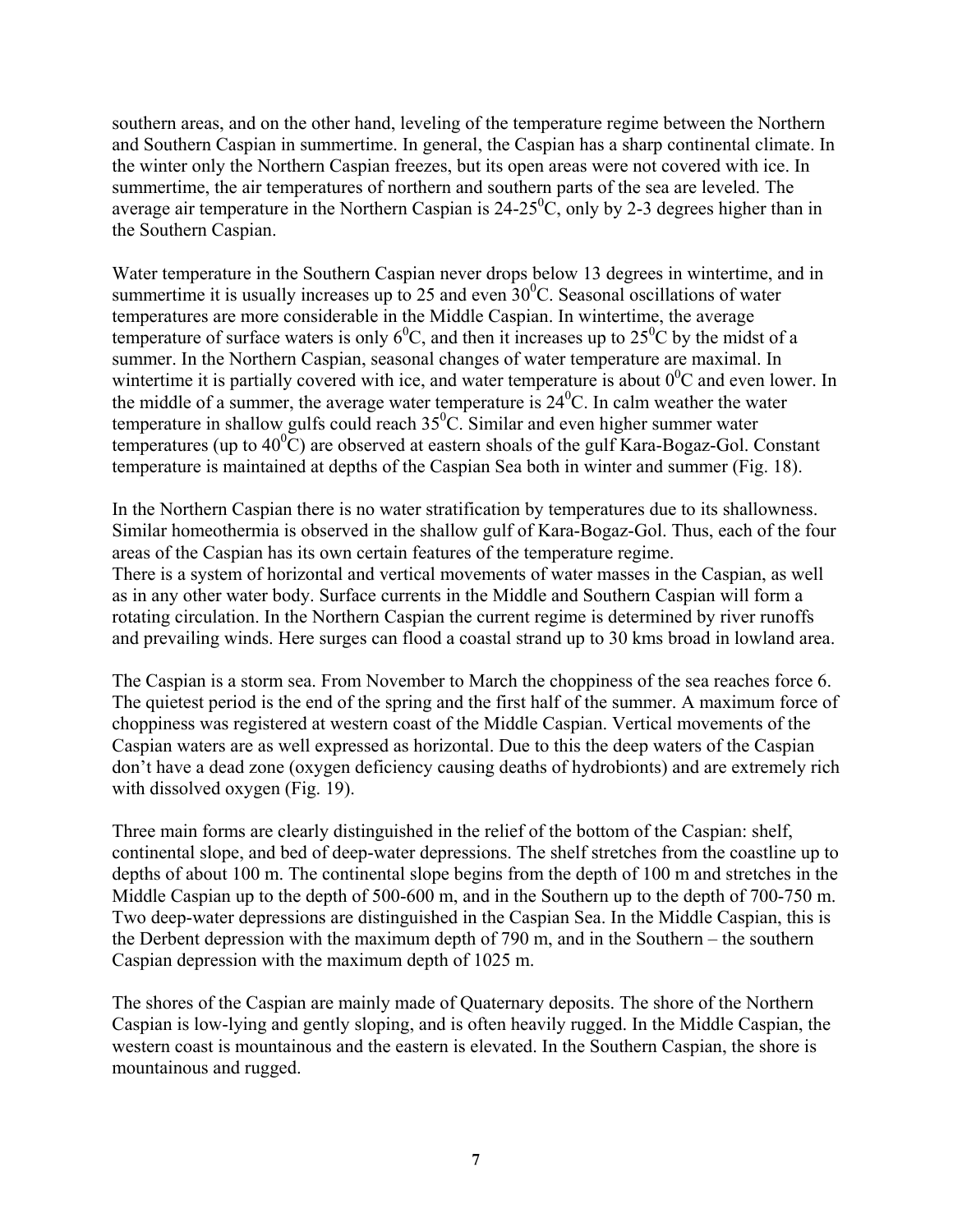The waters of the Caspian Sea are characterized by high transparency (Fig. 20, 21). The most transparent are the open waters of the Southern Caspian. In the Middle Caspian the transparency of open waters is a little bit lower. In the Northern Caspian, because of the large inflow river drifts, the transparency is very low and is usual less than 1 m, and only at a great distance from the deltas the transparency increases up to 7-8 m.

The trophic level and primary production of the Caspian Sea is low. The majority of nutrients brought in the Caspian with waters of the tributaries and, first of all, the Volga. Initially, nutrients used to come into the Caspian mainly in late spring or early summer. However, when the rivers became regulated (mainly the Volga), numerous dams detain and include in circulation of river reservoirs a part of nutrients (dissolved and suspended), which leads to a sharp decrease in the amount of phosphorus and silicon coming into the Caspian. Huge extents of the deltas are covered with macrophyte thickets. These macrophytes detain nutrients running into the Caspian.

Levels of nutrients in the Caspian Sea are low, even in the Northern Caspian, which is the most productive and richest part of the sea. Eutrophic conditions are observed only in some regions adjacent to the delta of the Volga. Levels of nutrients in the Middle and Southern Caspian are very low. In these parts the nutrients arrive at the expense of an internal recirculation and with small runoff of rivers flowing into the Middle Caspian and the Southern Caspian and also with rains. Thus, it is incorrect to name the Caspian a rich lake with high productiveness. The Caspian Sea is a poor lake in terms of production; only the Northern Caspian is not so poor.

## **Main species groups of the Caspian**

The Caspian Sea is the largest lake in the world. Based on this one can assume that it has the highest biodiversity. It is logical to assume that the greater the area of a lake, the more plant and animal organisms live in it. In our opinion this correlation with the area is rather indirect. Certainly, the greater the area of a water body, the higher probability that it will contain more species of hydrobionts. However, there is no doubt that, in this case, the defining parameters are the age of a lake, its biotope diversity, biotic and аbiotic conditions, and the availability of necessary and balanced amount of matters and energy.

An important feature of the Caspian is the extreme diversity of biotopes, biotic and аbiotic conditions (Zenkevich, 1963). First of all, water salinity in different parts of this lake is quite different (Kosarev, Tuzhilkin, 1995).

The vertical stratification of water salinity in the modern Caspian is poorly expressed. Good intermixing of waters is observed in this lake, which causes the bottom waters to be rich in oxygen. However, earlier, when the level of the Caspian was much higher than now, and there was strong vertical salinity stratification, the oxygen was practically absent at the bottom (Kosarev and Tuzhilkin, 1995; Dumont, 1998). That is why, presently, there is poor life at the depths of more than 100m. There is no abyssal fauna and flora in this lake. It is possible to assume that this ancient natural ecological catastrophe heavily reduced modern diversity of the Caspian fauna and flora.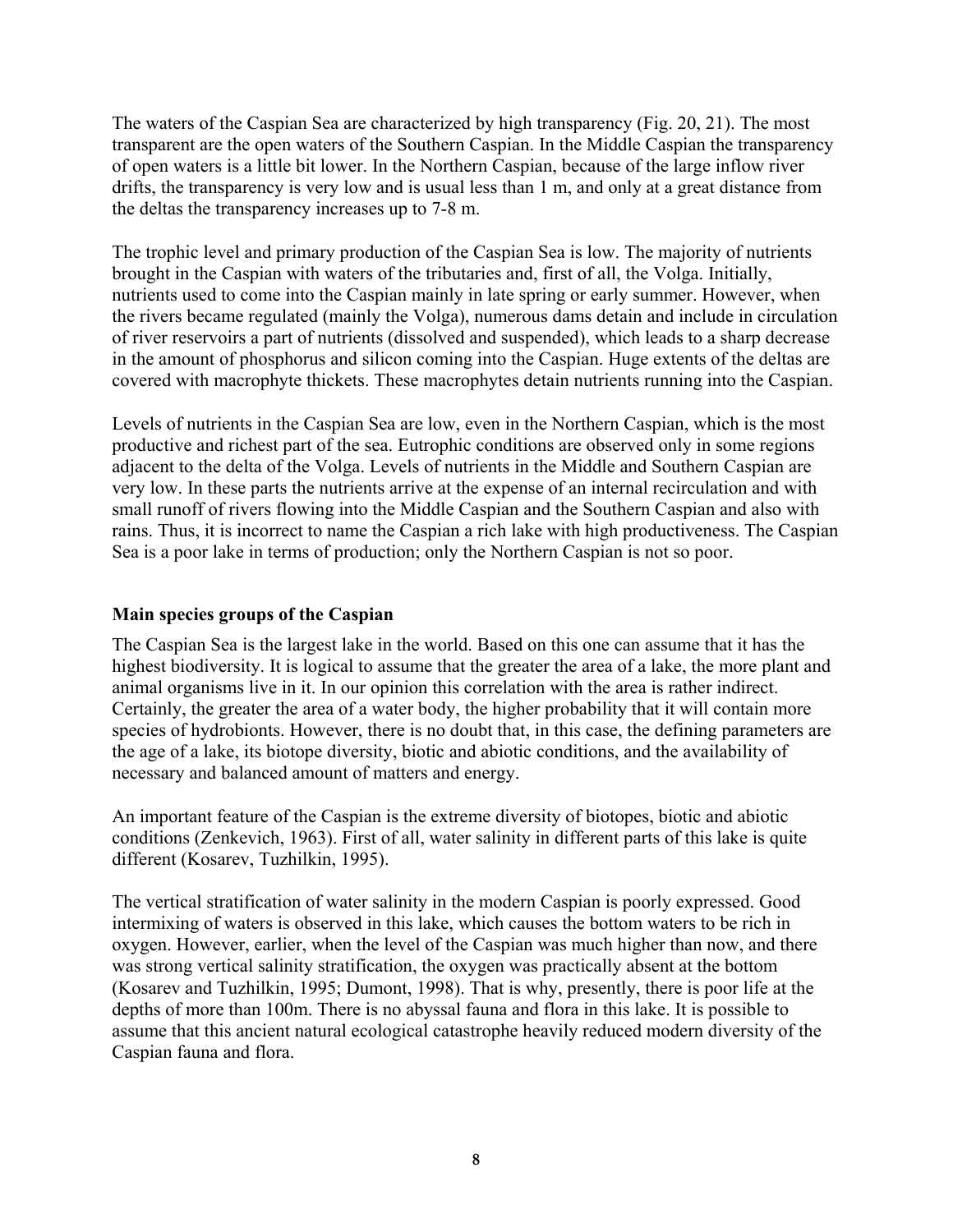Except for strong differences in salinity of different parts of the Caspian, the temperature parameters are also extremely diverse and it also contributes to its biodiversification. Latitudinal stratification of surface water temperatures allows both cold water, and warm water hydrobionts to live in this lake. Besides, there is strong vertical temperature stratification in the Caspian. After the zone of a temperature jump, the water temperature remains low even during the hottest summer months. Seasonally independent thermostatic cold water conditions are actually observed in deep water parts of this lake. The presence of deep cold water in the Caspian allows populating its upper horizons even with arctic organisms (Zenkevich, 1963; Kosarev, Yablonskaya, 1996). As well as in case of varying salinity, the diversity of temperature conditions of the Caspian increases its biodiversity.

Production characteristics of various areas of the Caspian are also quite different and, as well in the cases of salinity and temperature, which results in the magnification of biodiversity of this lake. M. A. Salmanov (1987) presented the most complete information on production processes in recent years. The ratio between the total production of phytoplankton and bacterioplankton makes 1:0.45. Gross production of primary organic matter (OM) of phytoplankton for the period of 1964-1984 reached 143.4m tons of carbon. In the same time, in northern, middle and southern parts of the Caspian formed, accordingly, 19.9, 44.4 and 35.77 % of organic matter. It is necessary to note a very high producing capacity of the Northern Caspian, as it makes 0.5 % of the total volume of the sea, and produces about 20 % of organic matter. Undoubtedly that the mineral elements arriving with river runoffs serve as a basis for biological production. The areas of the Caspian adjoining to river estuaries are always characterized by increased producing capacity due to organic matter brought by rivers. The entire Northern Caspian is considerably more productive, than the Middle and Southern Caspian (Karpevich, 1975).

The modern fauna and flora of the present Caspian Sea consists of the four main components: 1 – of Caspian origins; 2 – of arctic origins; 3 – of Atlantic and Mediterranean origins; 4 – of freshwater origins (Derzhavin, 1912; Knipovich, 1938; Berg, 1928; Zenkevich, 1963). In Zenkevich's opinion (1963), the fauna and flora of the Caspian Sea usually could not compete with invaders and often such invaded fauna and flora destroyed native species. The biodiversity of the Caspian Sea is 2.5 times poorer, than that of the Black Sea (Tab. 4), or 5 times poorer, than that of the Barents Sea (Zenkevich, 1963). The main reason of this is probably its variable salinity. For the present freshwater fauna and flora, the water salinity is too high, and for the present marine species - low. Thus, the modern Caspian Sea is a real paradise for brackish water species originating both from marine, and from continental water bodies (Birstein, 1939; Mordukhai-Boltovskoy, 1979).

Fishes and crustaceans have the greatest diversity in the Caspian (Fig. 22; Tab. 5). They come to 2/3 or 63 % of the total number of species. These organisms, due to very good osmoregulatory abilities, can live in a very broad range of salinity: from fresh water up to brackish, and even in more salty water, than oceanic (Zenkevich, 1963). Thus, the modern biodiversity of the Caspian Sea simply reflects a complicated history of paleo-Caspian transgressions and regressions, desalinisation and salinization.

The first good report on fauna and flora of the Caspian Sea was published in 1963 by Zenkevich. According to this data, 718 species inhabit the Caspian: 62 species of protozoa, 397 -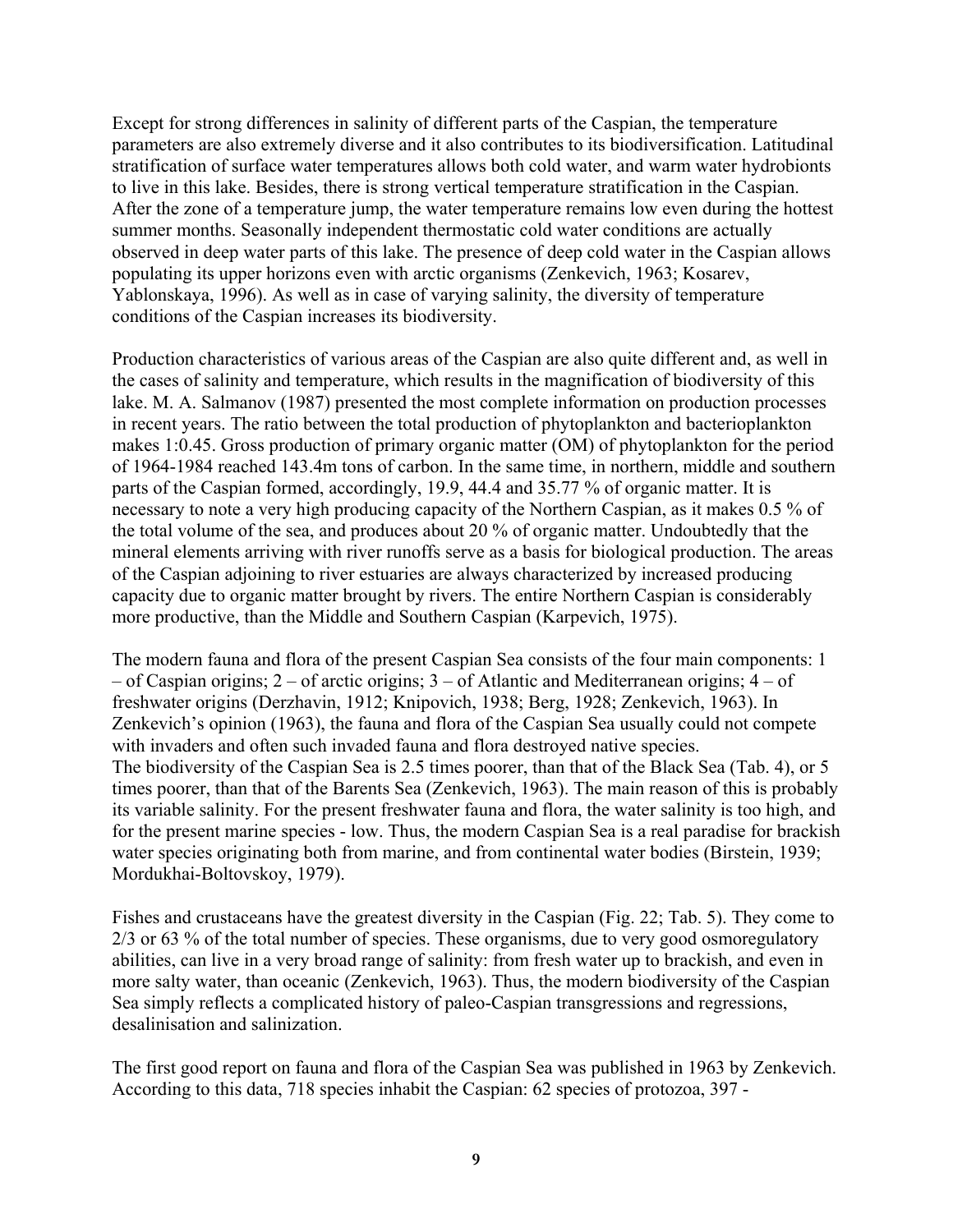invertebrates, 79 - vertebrates (totally 476 species of free-living Metazoa) and 170 species of parasitic organisms. Of these species, some 46 % are endemics of the Caspian Sea, 66 % inhabit also in adjacent southern seas, and 4.4 % are of Atlantic and Mediterranean origins and 3 % - of arctic origins.

315 species and subspecies are registered in the zooplankton of the Caspian Sea (Kasymov, 1987, 1994); of these 135 species refer to infusorians (Agamaliyev, 1983; Bagirov, 1975). The main part of zooplankton is species of Caspian origins. The species composition of zooplankton of the Northern Caspian amounts to about 200 species. Infusoria are represented most diversely (more than 70 species). Rotatoria ( $> 50$ ), Cladocera ( $> 30$ ) and Copepoda ( $> 20$ ) are less diversely represented (Kasymov, 1997).

Four main zoogeographic groups of animals are distinguished in this fauna of the Caspian Sea freshwater, arctic, Mediterranean-Atlantic and autochthonous. This fauna is mostly eurythermal and euryhaline

The most typical feature of the benthic fauna is the predominance of autochthonous Caspian species, which often are endemic for the Caspian and are grouped into endemic genera or subgenera.

The second group consists of generative-freshwater species, which invaded the Caspian during its desalinization and adapted to live in brackish water. This fauna is rather poor (Kasymov, 1987, 1994). The third group consists of arctic species, which invaded the Caspian from northern seas in later glacial period, about 10-12 thousand years ago and nowadays are widespread in northern seas. The fourth group is made of Mediterranean species, which invaded the Caspian from Azov-Black Sea basin independently or were introduced by people (Agamaliyev, 1983; Kasymov, 1987, 1994).

The main part of benthic organisms lives on or in the sea bottom (epi- and endobenthos). These are usual representatives of periphyton (fouling) and planktobenthos. In regards to salinity, 4 ecological groups are distinguished in the benthos of the Caspian Sea:

- 1. Freshwater forms, spreading within estuaries with the salinity of 0-2 gr/l.
- 2. Coastal and brackish forms, including freshwater by genesis invertebrates and representatives of autochthonous Caspian fauna. These forms live mainly under the salinity ranging from 0-2 up to 7 gr/l, some of them are euryhaline and can live in a broad range of salinity and depths (Romanova, 1958, 1959).
- 3. Brackish forms, living under salinity from 3-5 to 10-11 gr/l.
- 4. Marine forms invertebrates of Mediterranean origins and halophylic forms of relict Caspian faunal complex. Mass development of marine forms is observed under the salinity of above 8-10 gr/l.

An increase of Caspian levels and desalinization of its waters have made changes into a qualitative composition and quantitative parameters of hydrobionts. In all regions of the sea, the significance of organisms of freshwater and brackish water complexes has increased. Replacement of halophylic organisms happened in benthos of the Northern Caspian, and in the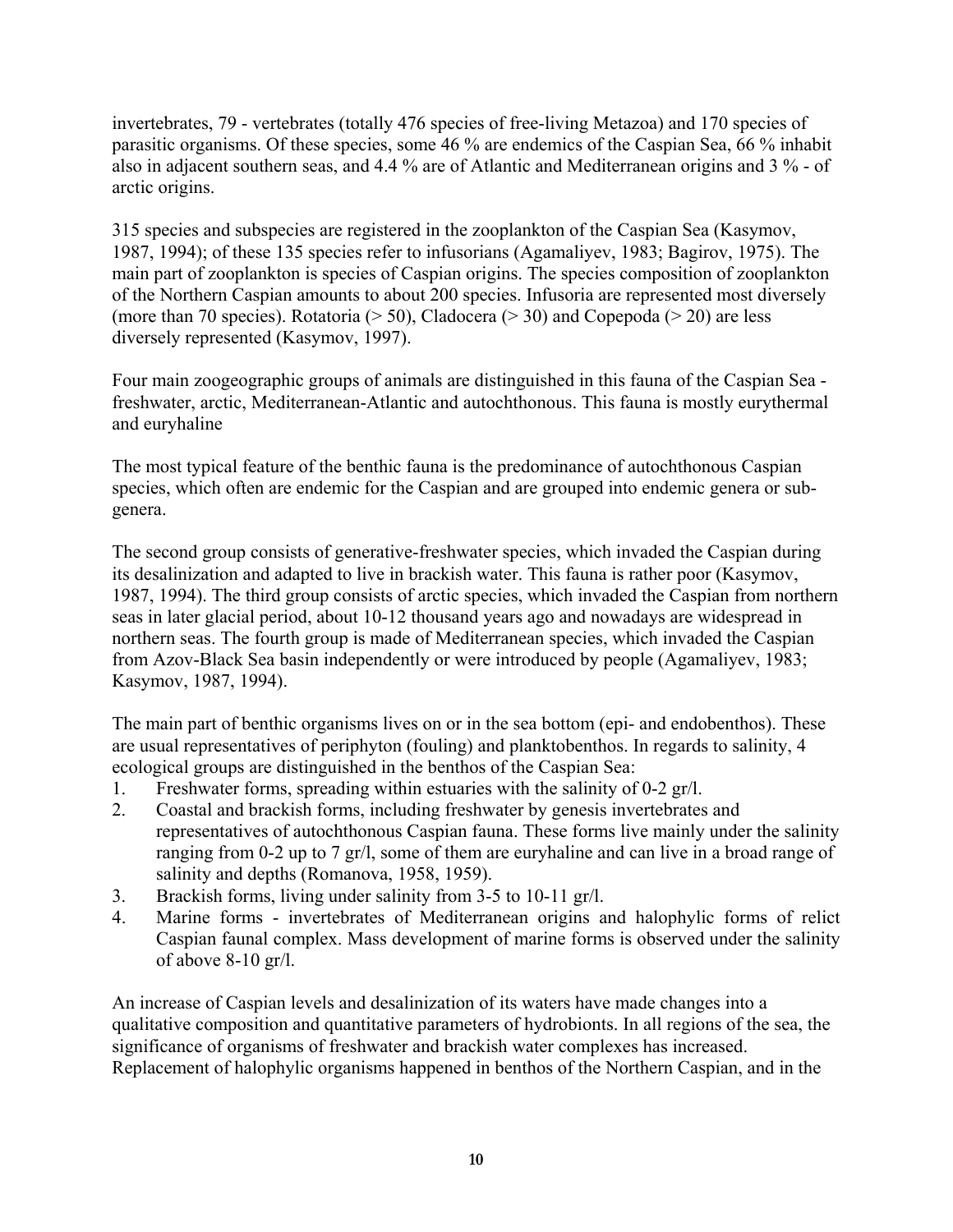Middle and Southern Caspian, the greatest development of benthic invertebrates was observed during the spell of an increased discharge of the Volga.

The distinctive feature of the Caspian ichthyofauna is its high endemism, observed from the category of a genus up to the level of a subspecies. Early separation of the Caspian Sea from the World Ocean has ensured a high level of endemism of its ichthyofauna. According to Kazancheyev (1981), the number of endemics at the level of a genus make 8.2 %, species - 43.6 %, subspecies - 100%. In general, the Caspian is inhabited by 4 endemic genera, 31 endemic species and 45 endemic subspecies (Kazancheyev, 1981). The active speciation processes in the Caspian Sea are largely related to special hydrological conditions in geological past and present. Repeated transgressions of the sea, its salinization and desalinization promoted formation of new species and subspecies and as well as various biological and ecological forms and races.

One of the endemic species of fauna is the Caspian Seal (*Phoca caspica* Gmelin), the smallest existing varieties of seals and the nearest relative of northern earless seals *Р. puso*, endemic and the only mammal in the fauna of the Caspian Sea (Badamshin, 1966, 1969). Many present marine animals like Scyphozoa, Anthozoa, Ctenophora, Gordiacea, Gastrotricha, Kinorhyncha, Sipunculida, Phoronidea, Loricata, Scaphopoda, Tanaidacea, Pantopoda, Tardigrada, Asteroidea, Ophiuroidea, Echinoidea, Holothurioidea, Chaetognatha, Ascidiacea, Appendicularia and Acrania are not known in the Caspian. But some of these organisms, which are capable of osmoregulation and which are the most euryhaline, can invade into the Caspian. There are a lot of freshwater and brackish water species ranging in estuaries of Caspian tributaries.

Zenkevich (1963) included approximately 450 species in his list of free-living Metazoa in 1963, Chesunov (1978) included approximately 550 species in 1978, and Kasymov (1987) included approximately 950 species in 1987. It is possible to imagine that the real number of free-living Metazoa is approximately 1500 or even 2000 species. Speciation in the Caspian Sea has created a general high-level endemism (approximately 42-46 %). In our opinion, deep-water oxygen depletions during transgressions of the ancient Caspian sharply reduced the number of Caspian endemics. Only in the Caspian, some groups of animals, which were subject to significant adaptive radiation, had a level endemism close to 100%.

## **Threats to the biodiversity of the Caspian**

## **Introduction (chronic and acute impact)**

Environmental problems of the Caspian Sea are multiple and various in their origin. On one hand, they are caused by the commercial use of the sea; on the other hand, human activity impacts coastal areas, including input from rivers in the Caspian. As the Caspian is an inland water body, anthropogenic (man-caused) impacts on catchment area (about  $3.5$  million km<sup>2</sup>) accumulate here. Anthropogenic impact on the Caspian ecosystem occurs concurrently with various natural endogenous and exogenous processes. It is primarily sea level changes, periodical seismic activity, surges and retreats, mud volcanoes and neo-tectonics. Special features of the Caspian include constant alterations of its area, volume, and configuration of the coastline and water column structure. Anthropogenic activity, as well as a natural impact, can have a chronic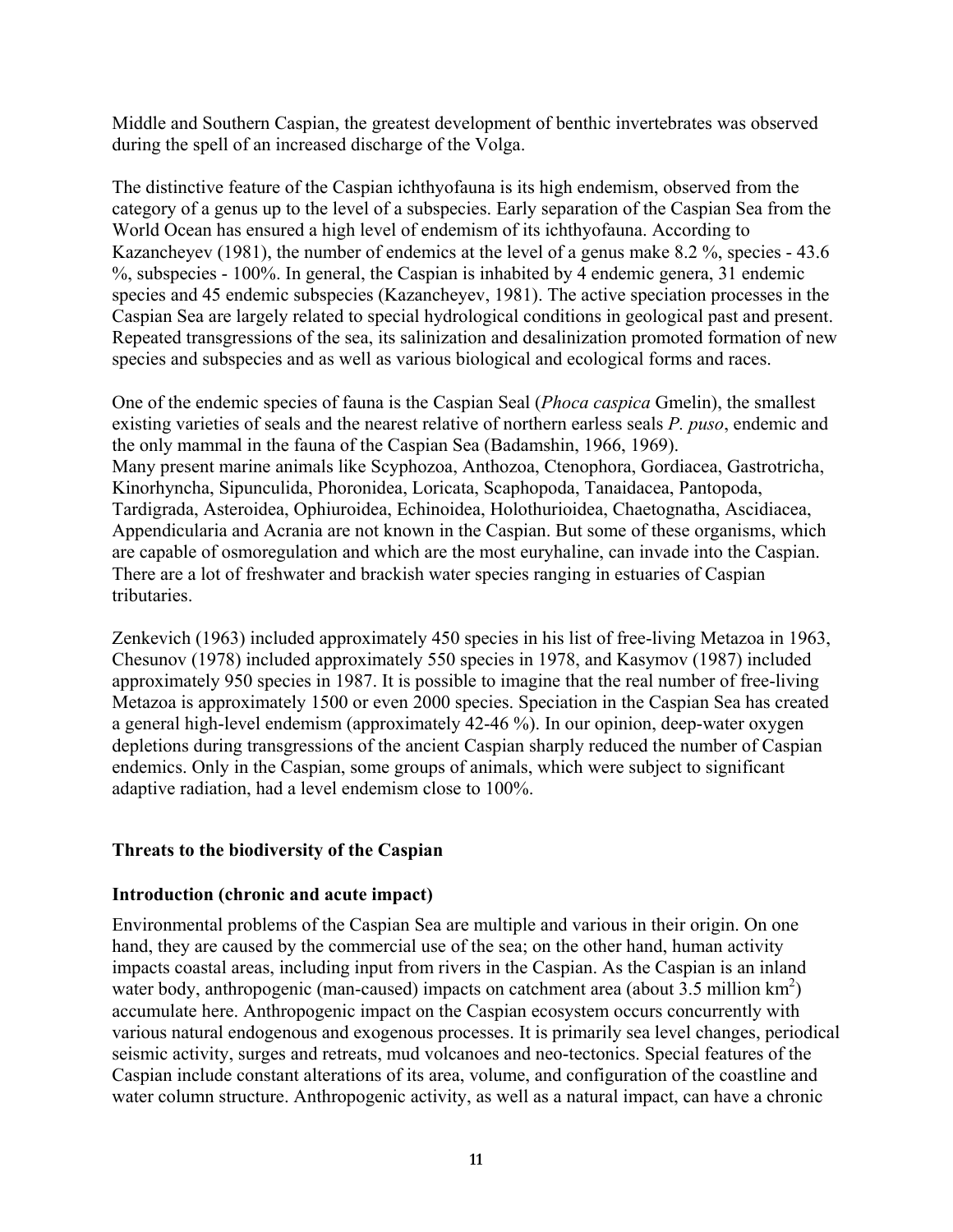(long term) or acute (short term) effect. Regulation of Caspian rivers discharge is an example of a long-term anthropogenic impact. Man-built dams have reduced water input into the Caspian. It took a few years to fill huge water reservoirs; during this period the Caspian lacked a high amount of river fresh water. The recent rise of the level of the Caspian is an example of a longterm natural impact. It rose by 2.2 m during the period from 1997 till 1995. This natural impact on the Caspian lasted for about two years. An accident at an oil tanker can be an example of a short-term anthropogenic impact. This type of accident results in an oil spill and has a severe negative impact on a localized area. However, natural purification processes will counteract the oil spill in a short period of time. An earthquake causes a short-term natural impact on the Caspian. A few seconds of seabed movement can result in high waves, collapse of coastline and even the formation of new bays. Meanwhile, natural processes will soon erase the consequences of the earthquake.

#### **Rivers regulation**

Regulation of rivers that flow into the Caspian is one of the most significant anthropogenic impacts on the biodiversity of the water body. In the early 1930's, many reservoirs were built on the Caspian rivers for the purposes of hydroelectric power industry. At present the Volga is surrounded by a chain of huge man made lakes or reservoirs (Fig. 23). The capacity of the water bodies is over 180  $\text{km}^3$ . Every year 8-10  $\text{km}^3$  of water are lost from evaporation, which is approximately 3% of the annual flow of the Volga (Zonn, 2000). Besides, man-made channels were built to link the Volga and then the Caspian with other rivers and with other seas via the rivers. At present the Volga links the Caspian with the oceans of the world. This great river is connected with the Baltic Sea via the Volga-Baltic waterway; with the White Sea via the North Dvina system and the Belomor-Baltic channel; with the Azov and Black Seas via the Volga-Don channel; with the Moscva River via the Moscow channel. Water from the Caspian rivers is used for irrigation, which also reduces the annual flow. Water used for irrigation of fields is a loss to the Caspian. At present the Caspian lacks about 12% of river input. During the period of water reservoir infill water loss was even higher. In 1942-45 total loss was 113 km<sup>3</sup> or more than 8 km<sup>3</sup> per year. In 1956-69, during the construction and operation of large hydrotechnical facilities on rivers, the Caspian lost  $350$  cubic kilometers of river water, or over  $25 \text{ km}^3$  per year. According to the State Institute of Hydrology, the annual loss of river input in 1956-1990 ranged from 30 to 50 km<sup>3</sup>. In 1942-1990 about 1100 km<sup>3</sup> of river water was used for economy purposes, including 600 km3 water intake from The Volga (Bortnik et al, 1997). It was calculated that in 1930-40 water management caused 2-3 cm decrease of sea level, while in late 1970's – early 1980's the annual decrease reached 10-12 cm. It can be concluded that, if not for the river regulation (water intake), the level of the Caspian would have been at least 1-1.5 m above the present level (Georgievsky, Shikhlomanov, 1994). Regulation of river flow has both chronic and acute impact. Chronic impact can be described as a shoaling of river deltas. For instance, lack of river input reduced the area of delta vegetation, caused loss of reeds, cat's tail, and bushes. Loss of vegetation resulted in loss of aquatic and coastal fauna. However, not only deltas suffered the consequences of river regulation. Many anadromous and semi-migratory species were deprived of their natural spawning grounds. As river deltas became shallower, fish could not migrate to rivers for spawning. Those individuals that managed to get to the rivers, encountered the problem of hydropower plants. The impact of dam construction on sturgeon and salmon was the most severe. The species cannot overcome obstacles such as dams even with fish ways and fish lifts. The loss of natural spawning grounds resulted in almost complete loss of the Caspian salmon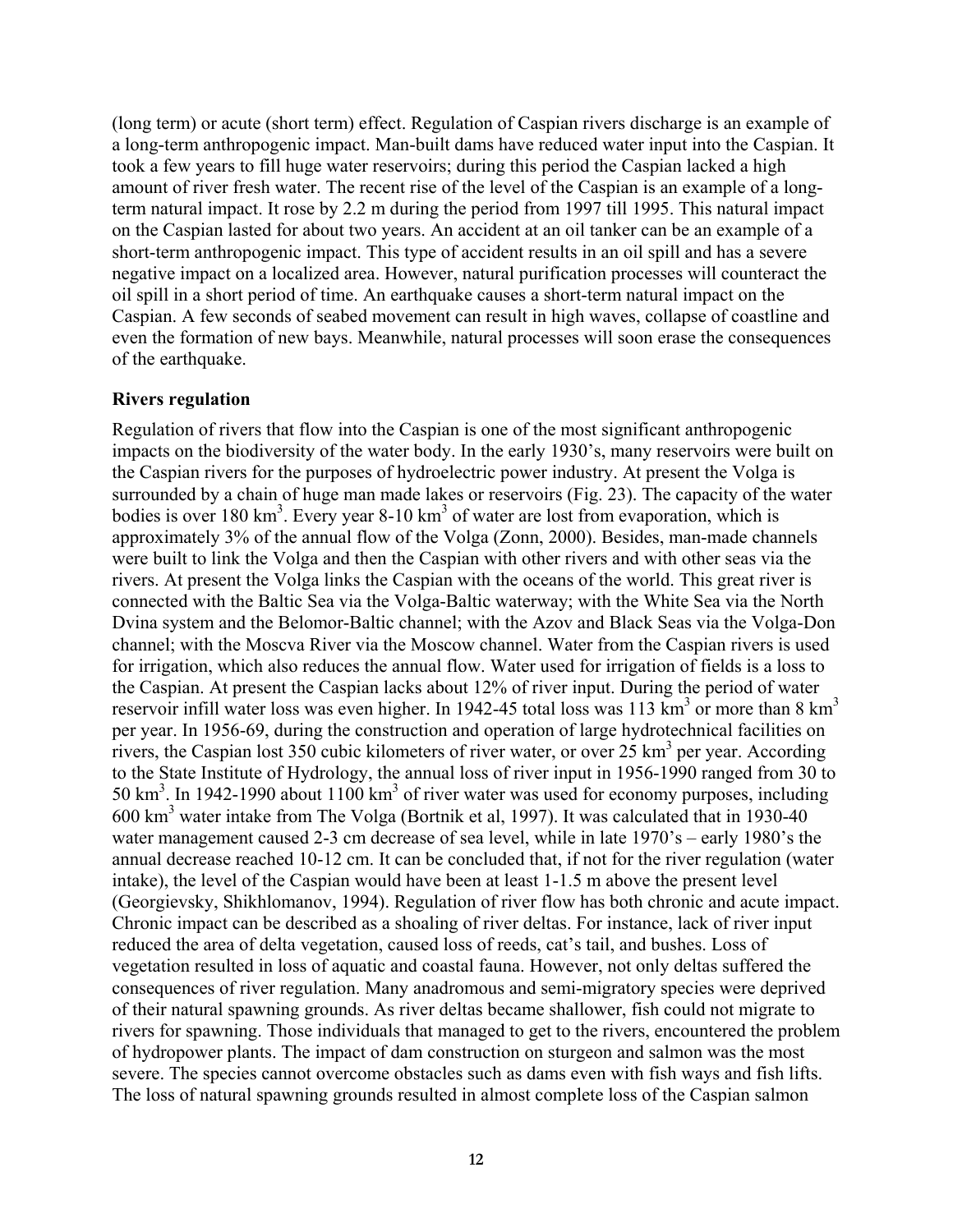population; as for the sturgeon, it is bred in fish hatcheries. As per 'The Volga revival…', published in 1996, the annual loss of sturgeon due to hydropower plant activity is over 10,000 tonnes per year. State report 'Status of environment of the Russian Federation in 1994-95' contains data about the construction of dams at the Volga that resulted in the reduction of spawning grounds from 3-4 thousand hectares to 0.4 thousand hectares which is 12% of the previous grounds in the delta and food plain of the Volga and the Akhtuba. The same report highlights the loss of natural spawning grounds of beluga, Caspian inconnu, and anadromous herring. The only available natural spawning grounds are located on the Ural and the Iranian rivers where no dams were built.

Accidental discharges of hydropower plants have an acute (short term) impact on the Caspian. The discharges occur in spring when reservoirs are flooded with snow water and accumulation of high amount of water is a threat to dams. To prevent this, engineers discharge a high amount of water in a jet stream. The man made floods damage bottom and coastal ecosystems and make difficult it for spring spawning migrations. On the other hand, engineers can minimize river input downstream from the dam during low-flow periods. They keep the sea level high in the reservoirs to provide continuous work for water turbines, so the riverbed downstream from the dam almost dries up. This is particularly dangerous for shallow river arms and flood plains. A chain of dry flood plains can be seen along the Caspian rivers during dry years. This tragic picture is a reminder of the tragedy of the Aral Sea which lost half of its water reserve after the input of rivers Amu-Daria and Syr-Daria had been regulated. The tragedy re-occurs in flood plains of the Caspian rivers. Fortunately, dry years are not typical for the Caspian, and such tragedies are uncommon. However, just one dry water system is enough to make unrecoverable damage to the biodiversity of the environment.

The impact of water turbines on aquatic life deserves a special mention. Entrained fish and invertebrates die or become badly damaged. Thus, every hydropower plant makes significant damage to the biological diversity of the aquatic community

Caspian rivers carry a high amount of pollutants from catchment areas produced by both industrial and agricultural anthropogenic impact. This can result in the Caspian becoming severely polluted. Fortunately, only a small proportion of diluted and suspended pollutants reach the sea, as water reservoirs serve as man made sumps or purifiers. Pollutants accumulate in bottom sediments of these huge man made lakes. If it were not for the reservoirs on the rivers, we would not be able to maintain the present the biodiversity of Caspian deltas and adjacent areas. This proves that the interface between the negative and positive anthropogenic impact is delicately balanced.

Water reservoirs on the Caspian rivers hold not only pollutants but also nutrients. The retention of chemicals that are vitally important for plant life cannot be considered as positive. Disruption of nutrient input into the Caspian significantly reduces the trophic potential of deltas and adjacent areas of the Caspian Sea and has a negative impact on its productivity and biodiversity.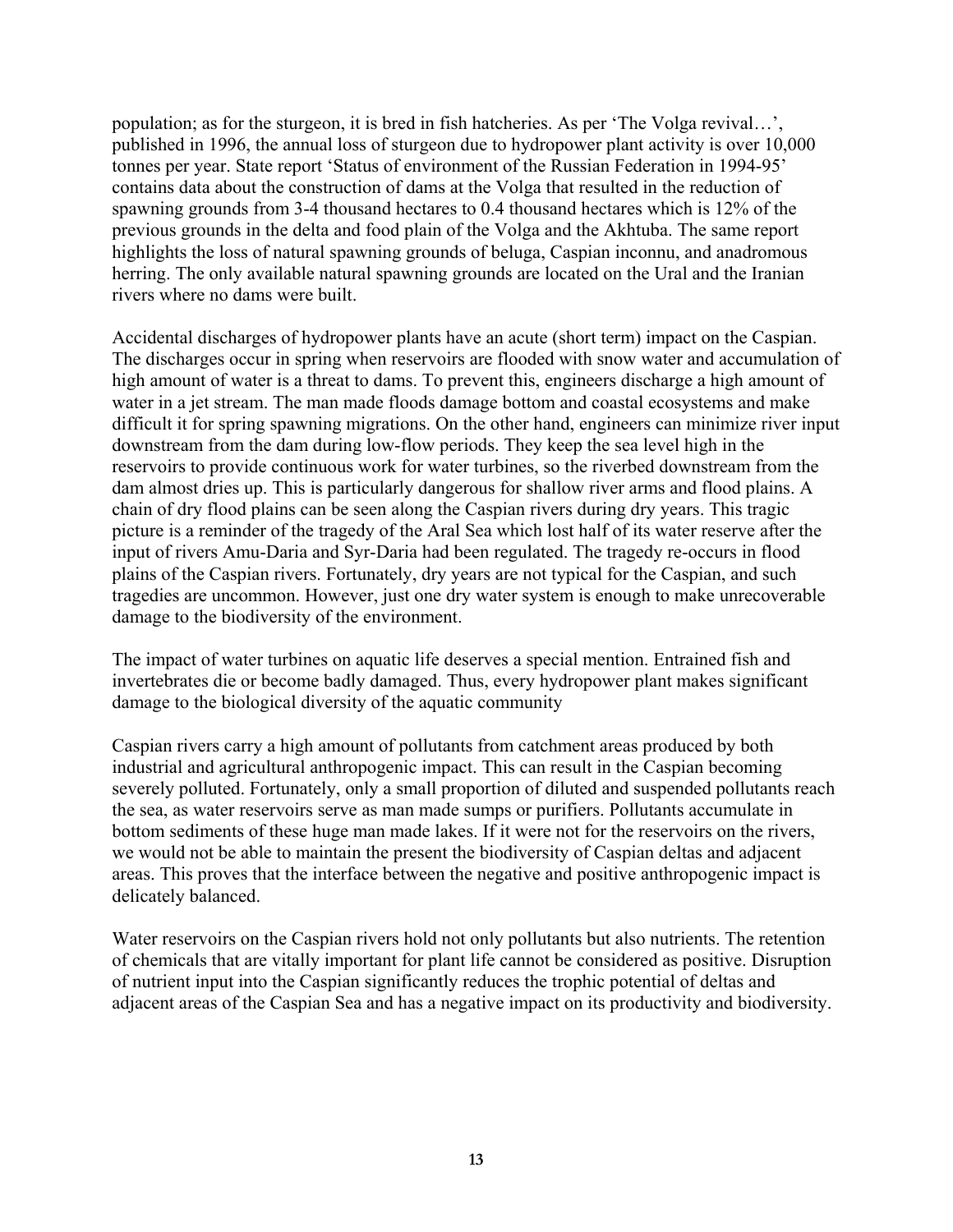### **Over-fishing and illegal fishing**

The biodiversity is of high commercial significance. Biological resources of the Caspian (mainly fish resources) are estimated as 5-6 billion USD per year (Glukhovtsev, 1997). The high cost of fish resources threatens the biodiversity of the most important commercial species. The annual catch in the Caspian (without sprat) reduced from 283 thousand tonnes in 1951-55 to 81 thousand tonnes in 1990-95. However, reduced catches of the majority of species in the Caspian cannot be related to the reduction of resources and can be a result of an economic recession in the fishing industry. There is no real threat to the majority of commercial species.

However, fishing along with other factors (rivers regulation, pollution) resulted in the complete loss of some species of fish and Cyclostomata. In the 1920-40's typical commercial species were Caspian lamprey, Volga shad, Caspian trout, and Caspian inconnu. The total catch of these species was about 80 thousand tonnes. At present the species are included in the Red Book of Republic of Kazakhstan, Russian Federation and other Caspian states.

About 90% of world sturgeon reserves are concentrated in the Caspian, so the Sea can be considered a global genetic fund for the species. At present there is a real threat to the survival of the species. Nowadays the catch of sturgeon in the Caspian has reduced from 25,000 tonnes per year to 1,000 tonnes. Before 1962 when fishing of sturgeon was legal, commercial fishing made a significant damage to the population, as many juvenile fish were caught. In late 1970's overfishing reached 30%.

At present fishing and criminal fishing – poaching – is the main threat to the biodiversity of sturgeon. After the Soviet Union collapsed, Fishing Regulations were not observed, fish control authorities disintegrated, marine fishing of sturgeon resumed.

Russian specialists believe that illegal fishing increases official catch by a factor of 11, i.e. by a factor of 8 offshore and three times in rivers. Fishing control authorities are not sufficiently equipped to be able to prevent poaching. The situation is complicated with what is commonly known as 'common poaching' when mass unemployment forced people who were previously law abiding to break the law.

The poaching problem is most severe along the Azerbaijan, Dagestan and Kalmykiya coasts. The situation in other sectors is not much better. Though the official legal catch of sturgeon in Turkmenistan is 20 tonnes per year for scientific purposes, approximate calculation based on amount of fish in Ashkabad markets gives a figure of at least 300 tonnes. significant damage to the Turkmenian population of sturgeon is made by international poachers (Iranian and Azeri vessels). At present only border guard vessels restrain this factor.

Poaching is a serious problem that must be resolved with joint efforts of the Caspian states. The problem of over-fishing affects other species. Thus, in Iran over-fishing of Caspian trout, bream, zander, along with the damage of their habitats and spawning grounds, resulted in complete loss of these species. Zander disappeared due to massive catches in Azerbaijan and Turkmenistan.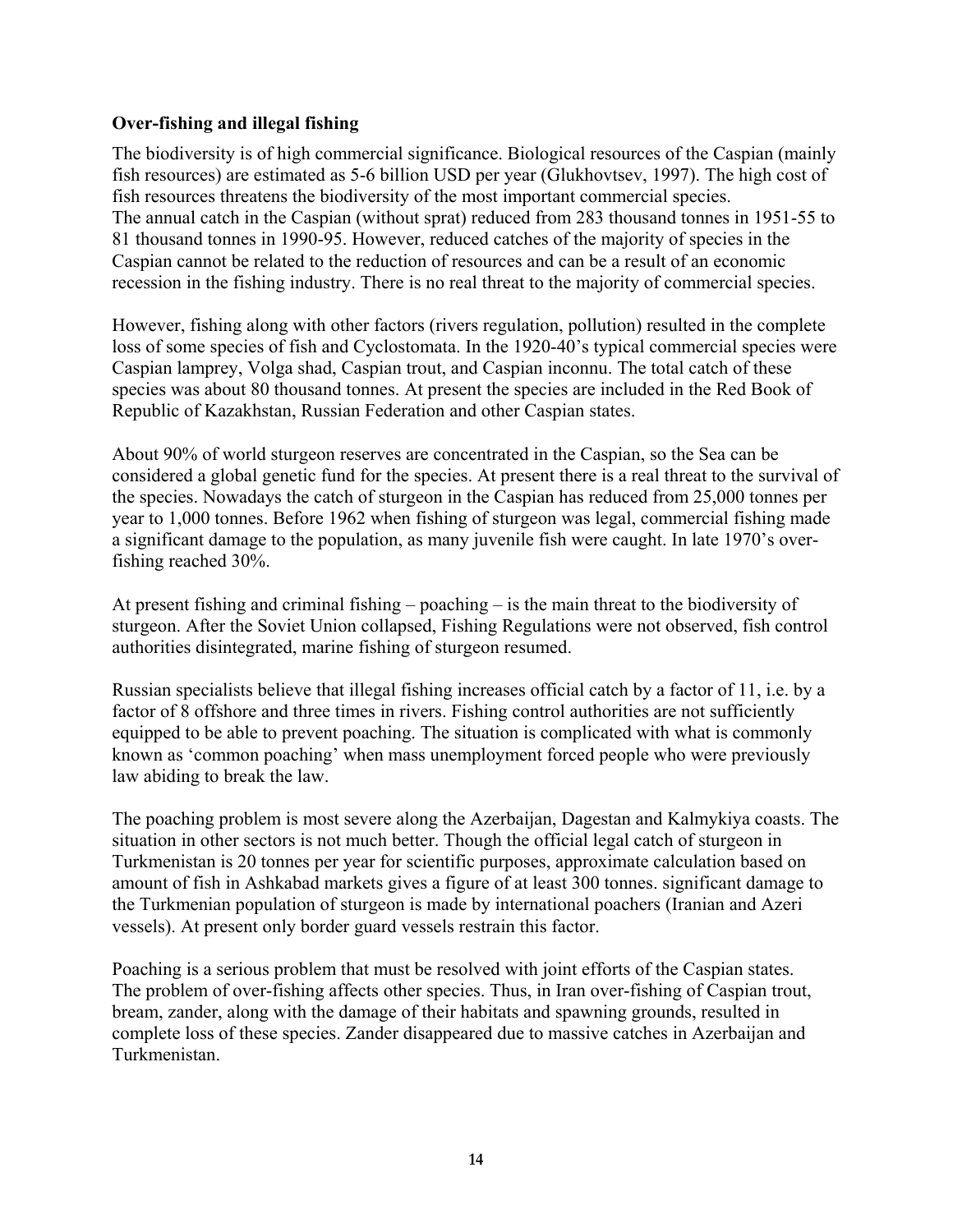Catches of other species are far from scientific methods and regulations, so it is not a threat and will not be a threat in the near future. Over-fishing is less dangerous for species with a short life cycle. Even if the abundance of the species reduces, it recovers within a few years under the right conditions. To recover the reserves of sturgeon with its long life cycle will take at least 30-50 years.

# **Caspian Sea level changes**

Caspian Sea level changes are one of the most important natural impacts on the biodiversity of this huge water body (Fir. 24, 25) (Dumont, 1995). The impact can be both chronic (long-term) and acute (short-term). A long-term impact is historical natural sea level fluctuations, which can be attributed to changes of climate and river discharge into the Caspian. Acute (short-term impact) is seasonal or wind-induced changes of level. It is known that the seasonal changes of level of the North Caspian can reach almost 0.5 m, while under the influence of surges it can rise for 1.5-2 m. At the west of the North Caspian surges cause inundation of the coastline up to 30 km onshore, while retreats cause exposure of 10 km of the seabed.

Let's review chronic (long-term) impact of sea level changes on the biodiversity of the Caspian. In the  $20<sup>th</sup>$  century the sea level has been decreasing from the late 1920's - early 1930's till 1970's. The level of the Caspian decreased by almost 3 m. Such a significant change had a negative impact on its flora and fauna. Shallow waters of the North Caspian and deltas of Caspian rivers suffered the most. Shallow bays such as Kaidak and Mertviy Kultuk dried, the populations of the bays died. The river delta areas reduced significantly. When the sea level lowered, the exposed seabed formed new islands. Existing islands formed peninsulas or merged with the land. An example of the formation of new islands on the Caspian is Zemchuzny Island that appeared late in 20's. In 1978 it was 6 km long, 0.5-1 km wide. At the beginning of the  $20<sup>th</sup>$ century only vast shallow waters existed in place of the island. Island Cheleken at the west coast of the South Caspian is a good example of peninsula formation. In early 30-s it merged into the coast and lost the status of an island.

It is obvious, that a continuous decrease of the Caspian Sea level has a negative impact on aquatic life and a positive impact on onshore organisms. Plant and animal life soon cover recently formed islands and turns them into an important component of onshore ecosystems. The above-mentioned island, Zemchuzny, is now a nesting area for waterfowl. There are also sealrookeries of the Caspian seal on the island.

Loss of island status almost always has a negative impact on inhabitants of former island because the territory becomes more available for predators and people. This leads to reduction of the biodiversity of the island. When Cheleken Island turned into a peninsula, wolves, jackals, foxes and stray dogs could easily reach the island not only via ice but also directly via dry seabed. The amount of birds and mammals on the island significantly reduced. People also visited Cheleken after it lost island status more often, and used it not only for hunting but also for cattle pastures, reed cutting etc.

Lowering of the Caspian Sea level created problems for navigation. Almost all the deltas of the Caspian rivers became so shallow that dredging had to be undertaken. Grabs, suction dredges and hydraulic jets contributed to damaging the delta's ecosystems. This activity cannot be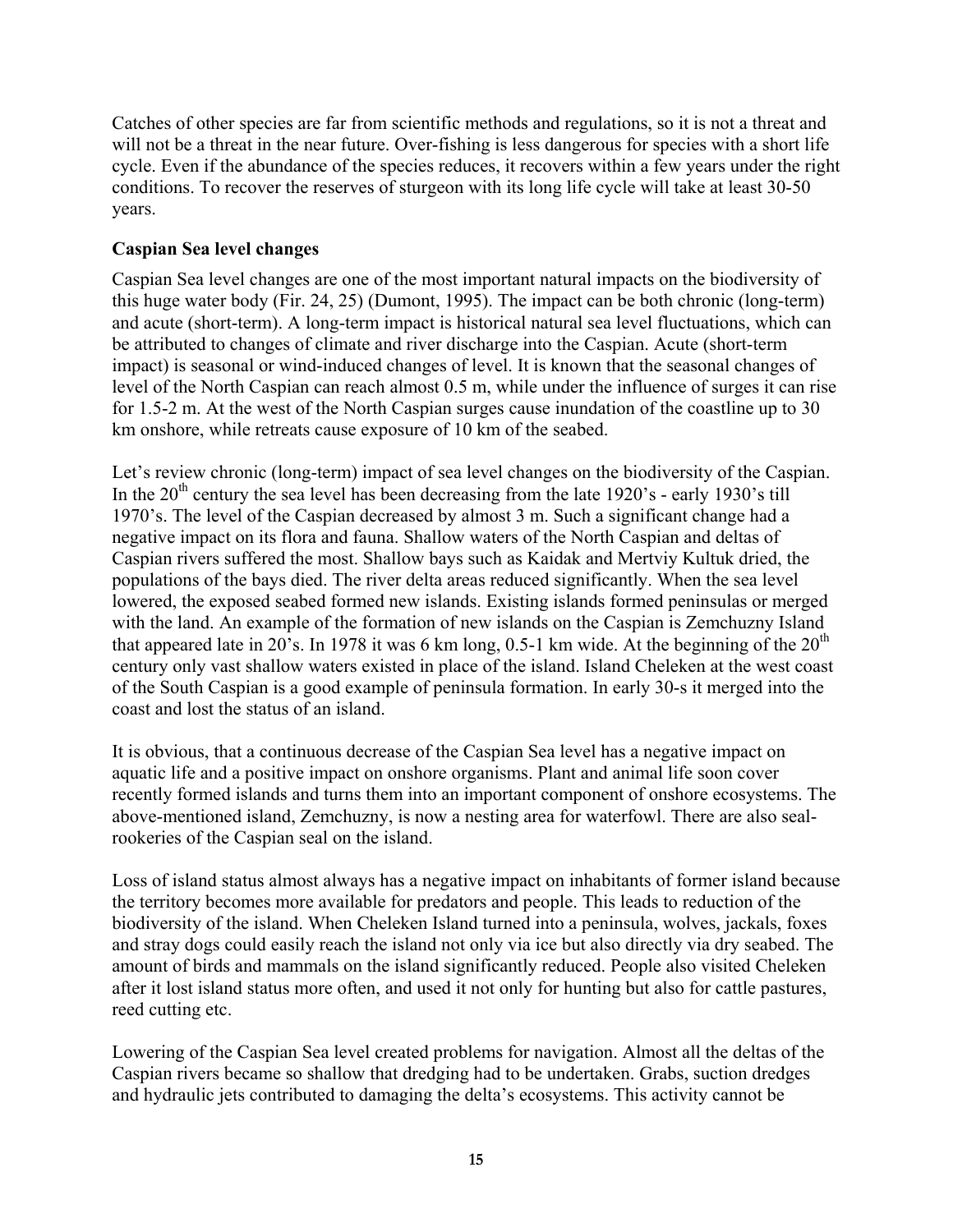considered a short-term impact as the equipment is used throughout the year, except for the winter period when there is no navigation. Although anthropogenic activity had a negative impact on the biodiversity of the Caspian, it was also of some benefit. Dredging resulted in formation of man made islands, which were occupied by animal and plant life. Conditions of the islands were the most favorable for water fowl. For instance, the extensive Volga-Caspian channel that connects The Volga delta with the navigable part of the North Caspian, is surrounded with man made islands occupied with active wild life. This channel looks like a «road» to the sea where road fencing is replaced with beautiful islands full of various animal and plant life. Such man made «roads» to the sea are typical not only for The Volga but also for other navigable rivers that flow into the North Caspian.

The above example shows that changes in the level of the Caspian Sea can have a non-direct impact on biodiversity, via human activity. Sea level changes affect human interests, and response actions can make more damage to the environment than the change itself. Construction of a dam at the head of the Kara Bogaz Gol Bay serves as an example. The Bay was blocked with a dyke in 1980. At the time over  $10 \text{ km}^3$  of water was discharged from the Caspian into the Bay, and the scientists believed that construction of the dyke would prevent the sea level decreasing to a certain extent. The result of this action was that the Bay dried within a three-year period (1981-83) and turned into a huge salt desert. Only a few percent of the previously significant original surface of the Bay was/is now covered with water. It is obvious that the drying of the Bay resulted in the death of its inhabitants such as salt-loving Crustaceans, algae and bacteria. Some of the largest species served as a food-base for flamingo, so their loss caused starvation for the beautiful birds. As with the flamingoes, humans also suffered from the construction of the dyke at Kara Bogaz Gol. Nauplii (cysts) of salt-loving Crustacean *Artemia salina* were used for fisheries and aquarium fish breeding as a food source for juvenile fish. As this type of food is highly required all over the world, there was a branch of industry to prepare the cysts for sale. When *Artemia salina* disappeared, this branch of the industry collapsed. Minerals production that was historically typical for the area also suffered the consequences of the Kara Bogaz Gol tragedy. According to L. A. Zenkevich (1963), the waters of the Bay contained about 18 billion tonnes of mineral salts including 9.3 billion ton of sodium chloride, 5.3 billion ton of magnesium sulfate, 2.8 billion tonnes of magnesium chloride. In winter, when the water temperature in Kara Bogaz Gol decreased, about 8 billion tonnes of mirabilite settled in sediments of the Bay. People use these minerals, and production of the minerals was commercially important.. Therefore the failure of mineral production at Kara Bogaz Gol due to the drying of the Bay had a significant impact on the economy of this Caspian region.

It is clear that construction of the dyke in the head of the Kara Bogaz Gol Bay had a negative impact on both the biodiversity and economical activity of the area. In 1992 the dyke was totally destroyed, and within 9 years the Bay became partially rehabilitated. A population of *A. salina* in the Bay rehabilitated. Therefore flamingo returned to Kara Bogaz Gol. Production of cysts of *Artemia salina* also re-commenced. After Turkmenistan claimed its independence in the middle of 1990's, a Turkmen-Belgian company specializing in producing cysts of *Artemia salina* was founded in the area. The Company is operating successfully and profitably (Atamuradov, 1999). Production of mineral at Kara Bogaz Gol is also successful again. Not only is the surface and the volume of the Bay restored but also its biodiversity.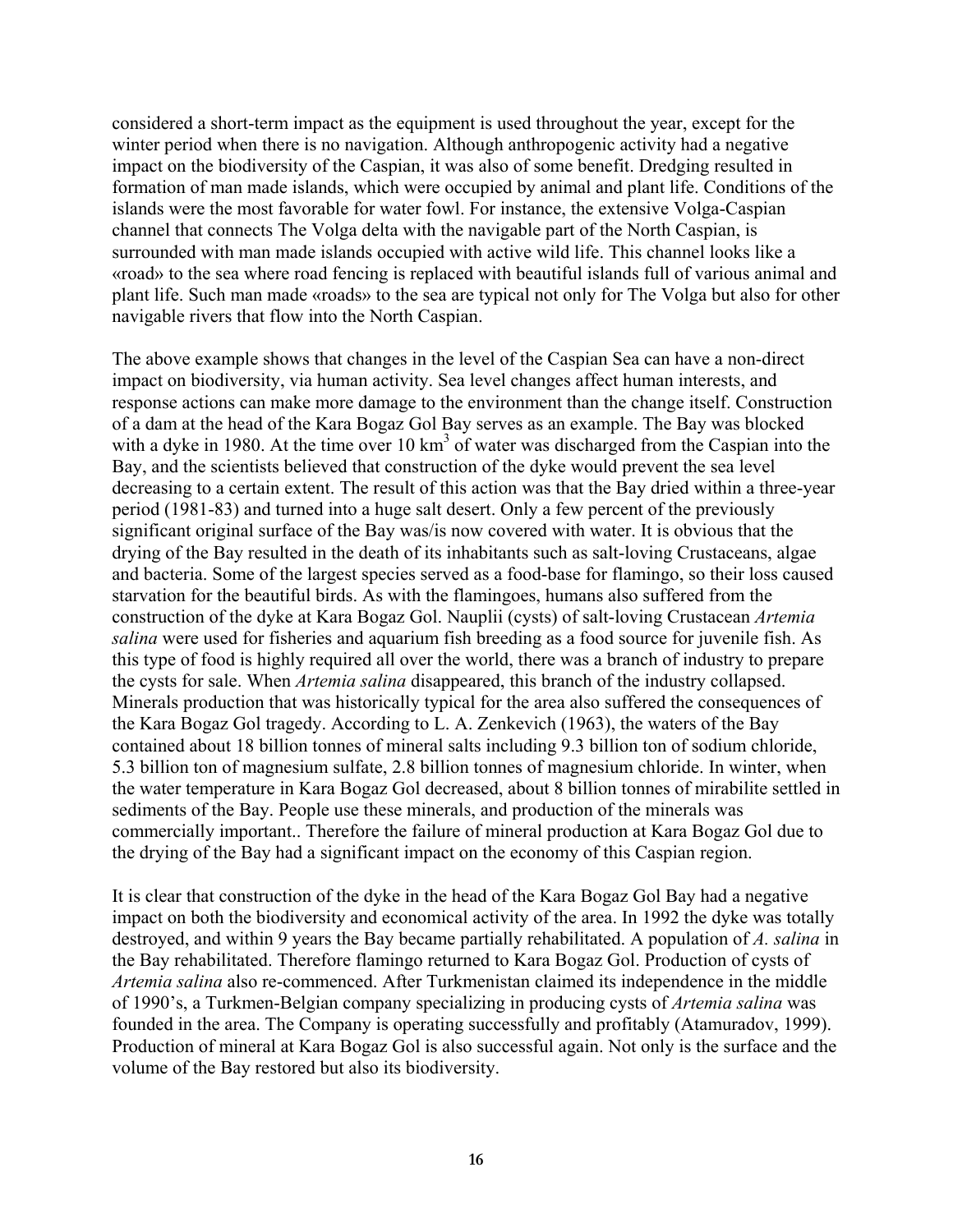Chronic (long-term) impact of sea level rise is xerophytization of coastal plants and desertification of coastal areas.

Let's discuss a chronic (long-term) impact of the sea level rise on the biodiversity of the Caspian. In the  $20<sup>th</sup>$  century, the sea level has been rising from 1978 until approximately 1996. The total rise was about 2.5 m. This had a negative impact both on the biodiversity and economical activity. Sudden level rise damaged industrial, agricultural facilities and inhabited buildings located at the coast. A lot of pollutants were discharged into the sea, which reduced populations and even resulted in localized death of animal and plant communities. First of all, flooding of oil production and transportation facilities had a damaging effect on the biodiversity. Many were surrounded by localized oil spills that polluted seawater after the rise occurred. The west coast of the North Caspian suffered the most where many economical facilities were flooded (Atirau and Mangistau areas of Kazakhstan). In the Atirau area the coastline moved 70 km onshore. About 1 million hectare of land was flooded, most of it was previously used for agricultural purposes. According to Ozturk and other authors (Ozturk et al., 1999), total economy damage was about 150,000,000 USD. Oil and gas fields were most threatened. The Tajigali, Pribereznoe, Pustinnoe, Morskoe, Terenozek, Ugo-Zapadnoe fields and others were flooded. There is a possibility that the Kalamkas and Karazanbas fields in Buzachy district of Mangistau area will be flooded. These fields provide 50% of the oil for the area. The Arman, Zalgistob and Severny Buzachy fields located in the same area were completely flooded. Many wells were drilled during a few decades of oil production in these areas. The exact number of the wells is not known. According to I. S. Zonn (2000) there is enough oil in any operating, suspended or abandoned well to cause a local ecocatastrophe, to destroy spawning grounds of fish, nesting grounds of birds and sealrookeries of Caspian seals. Onshore well equipment was not covered with underseal so it would get corroded under water. Oil equipment can be cut with ice movement in winter and spring resulting in oil spills. Cement plugs of suspended onshore wells would be destroyed under water also resulting in oil spills. We believe that the pollution of the North Caspian from flooded suspended onshore wells would be several times higher than the pollution from the existing wells. Therefore previous oil fields are a bigger threat to the sea than the present ones.

A continuous sea level rise made significant damage to plant life in deltas of the Caspian rivers. Trees cannot be constantly flooded, so dead forests can be found in all river deltas. Fast sea level rise for more than 2 m within less than 20 years had a negative impact on m any plant communities; some of them were lost due to flooding. Animal communities also disappeared with the loss island. However, we believe this was not such a tragedy as other representatives of the species managed to survive on non-flooded islands.

The positive impacts of long-term sea level rise are the improvement of spawning ground conditions, increased spawning ground areas, and reinforced water exchange between different sections of the sea, extension fresh water of buffer zone and increase of potential productivity in the North Caspian.

Consider the short-term (acute) impact of level changes on biodiversity of the Caspian. As mentioned above, these are seasonal fluctuations or surges and retreats. As a rule, short-term sea level changes do not have any significant impact on biodiversity of the Caspian but slightly decrease abundance of individual species of onshore animals and do not affect the abundance of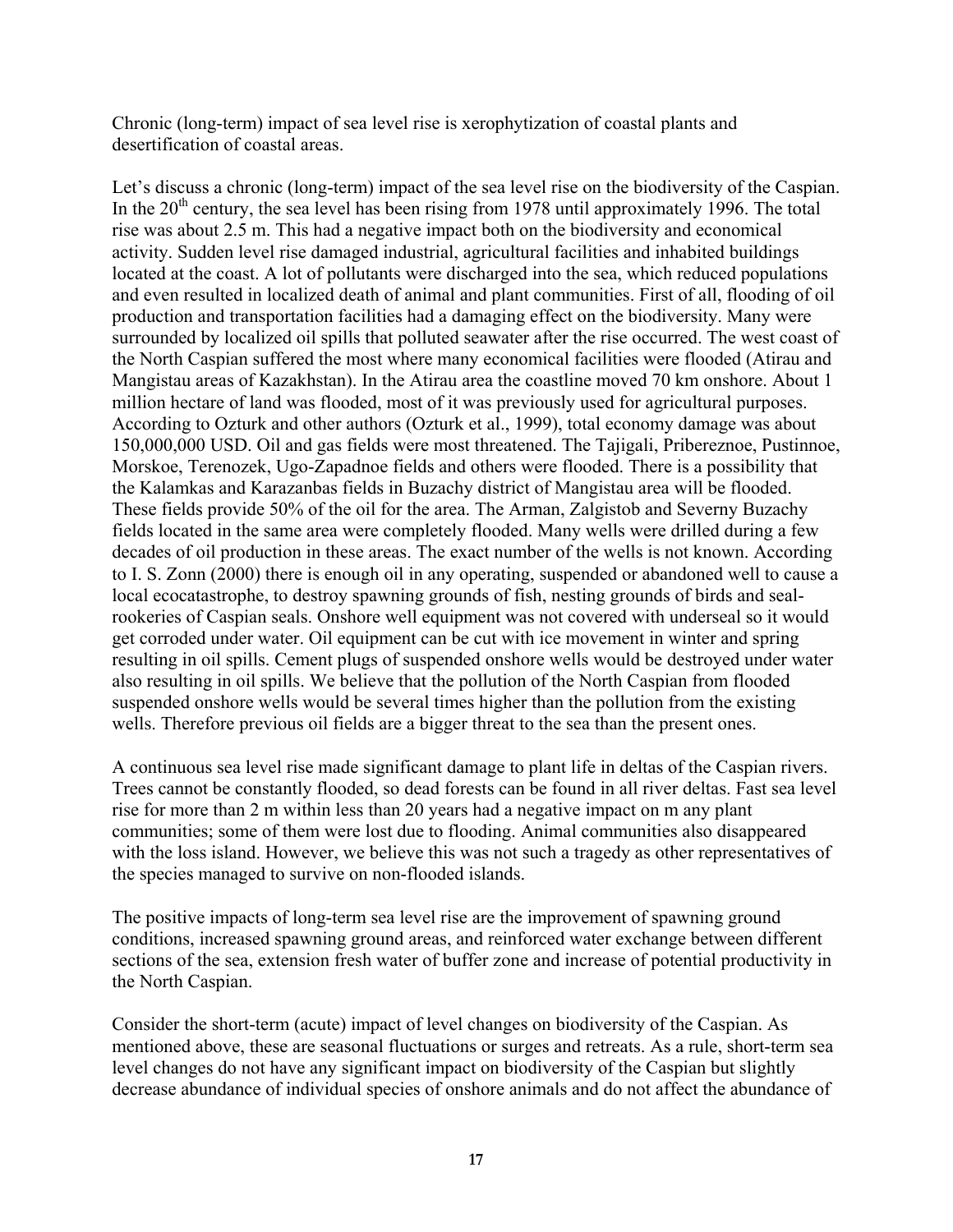plant life. Of course seasonal fluctuations or surges can cause death to some animals or even people but the percentage is insignificant. Temporary flooded onshore plants do not suffer such consequences and easily recover. Impact of seasonal decreases of sea level or retreats is also minimal. As a rule, only some fish die on the exposed seabed, whole invertebrates and plants easily survive the unfavorable conditions. The most tolerant to surges and retreats and seasonal fluctuations of sea level is the reed *Phragmites australis*. This plant is wide spread in Caspian deltas. They form communities that can be found up to 20-30 km offshore and at 2-2.5 m depth.

It can be concluded that sea level rise does not allow endemic Caspian aquatic life to spread to the north due to desalination of the Caspian. When sea level reduces, its salinity increases and the abundance of true Caspian endemics increases.

### **Pollution**

Pollution is a significant threat to the biodiversity of the Caspian. The sources of pollution are industrial, agricultural and accidental discharges and sewage. The main flow of pollution comes from Volga. The Volga input contains discharges from other sources that did not accumulate in reservoirs and its delta. The Volga discharges are comparable with oil field and industrial discharge from the Baku and Sumgait facilities and with the Kura discharge. In Turkmenistan the main pollution comes from the Turkmenbashi oil refinery and from the Cheleken oil fields. The input of Kazakhstan into the pollution is not so significant. Pollutants mainly come from flooded oil fields and with the Ural river discharge.

The highest level of pollution was observed in late 1980's. Later input of pollutants into the sea reduced due to economic crisis, reduction of industrial capacity and abandonment of plants.

The most typical toxicants in the Caspian are petroleum hydrocarbons, heavy metals, phenol, surfactants, and chloral-organic pesticides. Oil pollution is the most dangerous one. Interaction of aquatic life with petroleum hydrocarbons causes various physiological, biochemical and morphological changes in organisms. In some cases the changes can be reversible, otherwise they cause chronic pathological effects that result in death of fish.

Oil pollution of the North Caspian ranges from 1 to 6 MPC. The largest input in oil pollution was made by oil production that commenced in late 1940's at Apsheron peninsula, and later – at Cheleken peninsula. In 1980's exploration of the Kalamkas, Karajambas and Tengiz fields commenced in the north coastal waters of Kazakhstan. As the fields are located in shallow waters and protected with dams that were constructed with light soils, they regularly get washed out and carry pollutants from the fields to the sea. The sources of oil pollution of the Caspian are primarily offshore wells during the drilling and production phases. (oil outflow on the surface of the sea) formed in 27 wells during the exploration of Oily Rocks gryphons. Some of the gryphons' activity lasted from a few days to 2 years. The amount of oil coming out of the gryphons was about 100-500 tonnes per day (Mailyan, 1966).

The following events can also result in oil pollution of the sea: underground and underwater maintenance of operating wells, accidental pipeline breaking, cleaning of effluent of oil refineries. Until recent developments, air surveys carried out by GOIN to control oil pollution in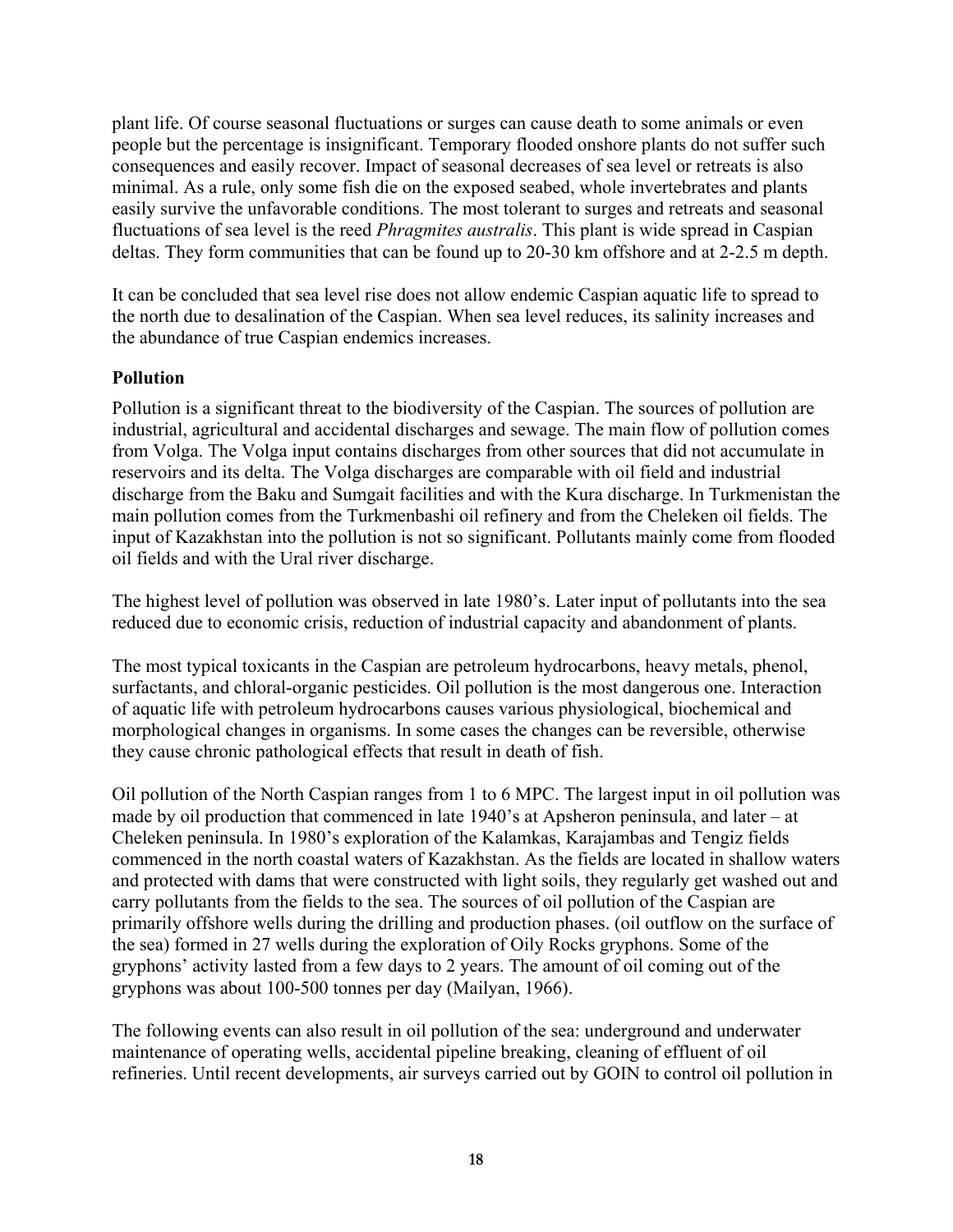the surface layers, regularly registered large drifting oil spills (hundreds and thousands of square kilometers).

Though oil toxicity (A. Nelson-Smith, 1977) is considered less dangerous for aquatic life than the toxicity of heavy metals, pesticides and some other organic pollutants, its impact on marine life must not be underestimated. Recent data from continuous experiments and the most sensitive indicators confirm that even low oil concentrations (below MPC) have a toxic effect. Toxic impact on fish is identifiable even at relatively low concentrations (0.0.1-0.1 mg/l). This impact does not cause the death of fish but the deterioration of their physiological condition, feeding, reproduction and other life processes. Higher oil concentrations (up to 15 MPC) have a significant impact on fish. This and higher concentrations of crude oil and its derivatives reduce the growth and development rate, fertility, reproduction capacity (Abbasov et al, 1991; Kasymov et al, 1992). Fertility of females of every next generation decreases a few times. If in the first generation it reduces for 10%, in the second and third it reduces for 25-30% respectively. Reduction of reduce growth and development rate, fertility, reproduction capacity is caused not only by direct impact of oil on gonads but also by significant deterioration of physical conditions of the fish. Besides, it impacts immune system, first of all, leucocytes. That increases possibility of infecting fish with various diseases and induces cancerous growth; oil has carcinogenic compounds. There is information in literature about teratogenic effect (growth of cells unusual for the organism) and new growth in organism of sturgeon (Romanov, Altufiev, 1990).

Many scientists outline negative impact of drilling muds and stratal water on fish. Long-term impact of the above compounds causes quantitative changes in basic blood elements, the rise of mortality rate of fish larvae, and reduction of activity and orientation (Gorbunov, 1989; Isuyev, Gabibov, 1989).

The second common toxicants are heavy metals. The most dangerous for biocenosis elements are lead, cadmium, zinc, and copper. Trace metals that accumulate in liver and gonads induce changes of the organs, and depress immune functions of organism. The highest concentrations of trace metals are typical for predators: catfish, zander.

In 1990's concentrations of copper and zinc increased compared to early 1980's, and exceeded maximum permissible concentrations 5 times. In contrast, average concentrations of lead that ranged from 1.2 to 5.7 MPC previously in 1994-96, were at MPC level.

Concentration of copper in fish tissue ranged from 0.12 to 2 MPC; the highest concentrations were found in liver and gonads of sturgeon and Stellate sturgeon. High concentrations of cadmium were found in the same organs. Zinc content in tissue of sturgeon ranged from 6.0 mg/kg to 70 mg/kg of wet weight.

In 1994-96 mercury concentrations in muscle tissue of sturgeon slightly increased. Thus, in 1993 the average value was 0.048 mg/kg, in 1994-96 they ranged from 0.10-0.19 mg/ kg of wet weight.

Pollution level varies in different sections of the sea.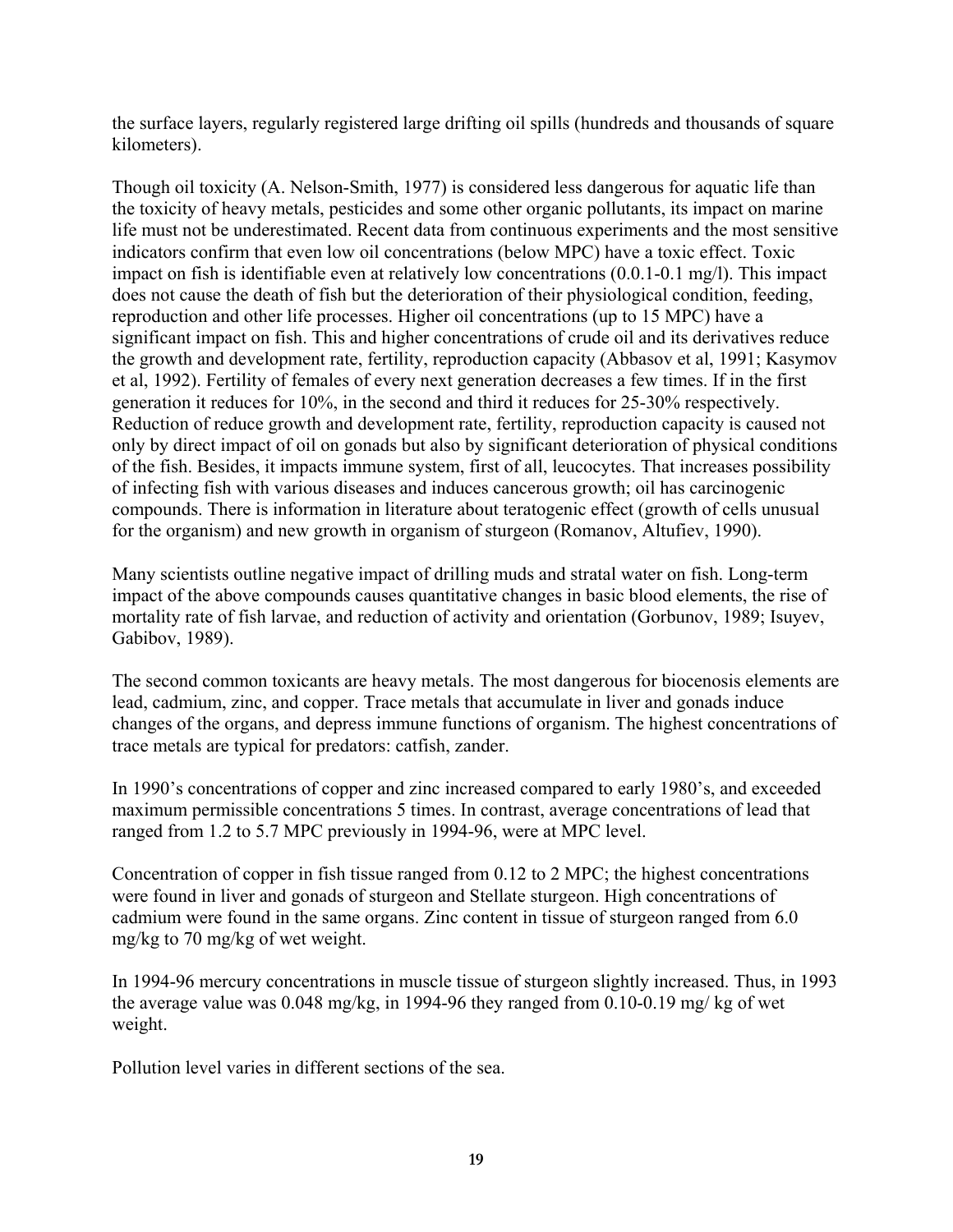The Volga water is described as 'medium polluted' with transition to 'very' and 'highly polluted'. Ecosystem is generally described as affected by anthropogenic pollution with elements of environmental regress.

General toxicity of water at the same level of pollution varies highly and depends on ecosystem condition (hydrochemistry, eutrophication etc.). Toxicity of water of Volga delta assessed by means of biotesting and general toxicity range varied from low toxic to high toxic depending on the time of year and part of delta. Biotesting was being carried out during 127 days (April-September). At spawning grounds toxic affect of water on juvenile fish increased with no relation to its quality in the river. Besides, it had general toxic and genotoxic and embryotoxic effects.

Anthropogenic pollution of the Volga delta makes regular damage to commercial resources of the Volga and the Caspian. Preliminary estimate of damage made by toxicosis to fisheries of Volga-Caspian area gives a figure of 8,000 of semi-migratory and fresh water fish. 13.7-89.3% of Caspian roach, bream, carp, silver bream, blue bream, perch and zander in delta of the Volga had symptoms of toxic poisoning prior to spawning.

Water of the Middle and South Caspian is described as medium-polluted or polluted. As a result, the biodiversity of benthic fauna reduced by a factor of 3 to 10. In the Sumgait area and Baku Bay the abundance of Crustacean and molluscs reduced. The same happened at Kura delta. The environmental situation in the Baku Bay is catastrophic. The seabed is covered with domestic waste, oil products, heavy metals and organic compounds; no seabed benthic fauna is present. Complex assessment of environmental situation in the Azerbaijan sector of the Caspian identifies water of the sector as polluted to high polluted by microbiological and hydrochemical indicators.

During last 6 years concentration of oil products in coastal waters of the Krasnovodsky Bay tend to reduce; concentration of phenol reduced from 7 to 1.5 MPC. However, this is a result not of a technology update, but of the cancellation of drilling operations and general activity reduction.

In Turkmenistan sector of the Caspian the most polluted areas are coastal waters of the Krasnovodsky Bay and Cheleken peninsula, where average annual concentration is 2-4 MPC. The pollution is mainly related to Turkmenbashi oil refinery and transfer terminal, marine transport, and operation of oil wells.

Previously high level of pollution was recorded also in Ogurchinski and Kuuli Cape. Increase of anthropogenic stress in the ecosystem of the Caspian (pollution with pesticides, oil products, heavy metals) had primarily impacted sturgeon. It caused a disease of sturgeon not recorded previously which is gepatoxic hypoxia, the symptom of which is exfoliation of muscle tissue.

Chloral-organic pesticides that were widely used in agriculture, health protection and other activity in 1960-80, had a major impact on pathology of fish. As per Russian specialists, during this period the most massive affection of sturgeon occurred. Almost all forms of metabolism were upset including protein, carbohydrate, lipid and mineral metabolisms. In kidneys albumen dystrophy, chronic nephritis were found; in liver – albumen and fat dystrophy, necrobiosis of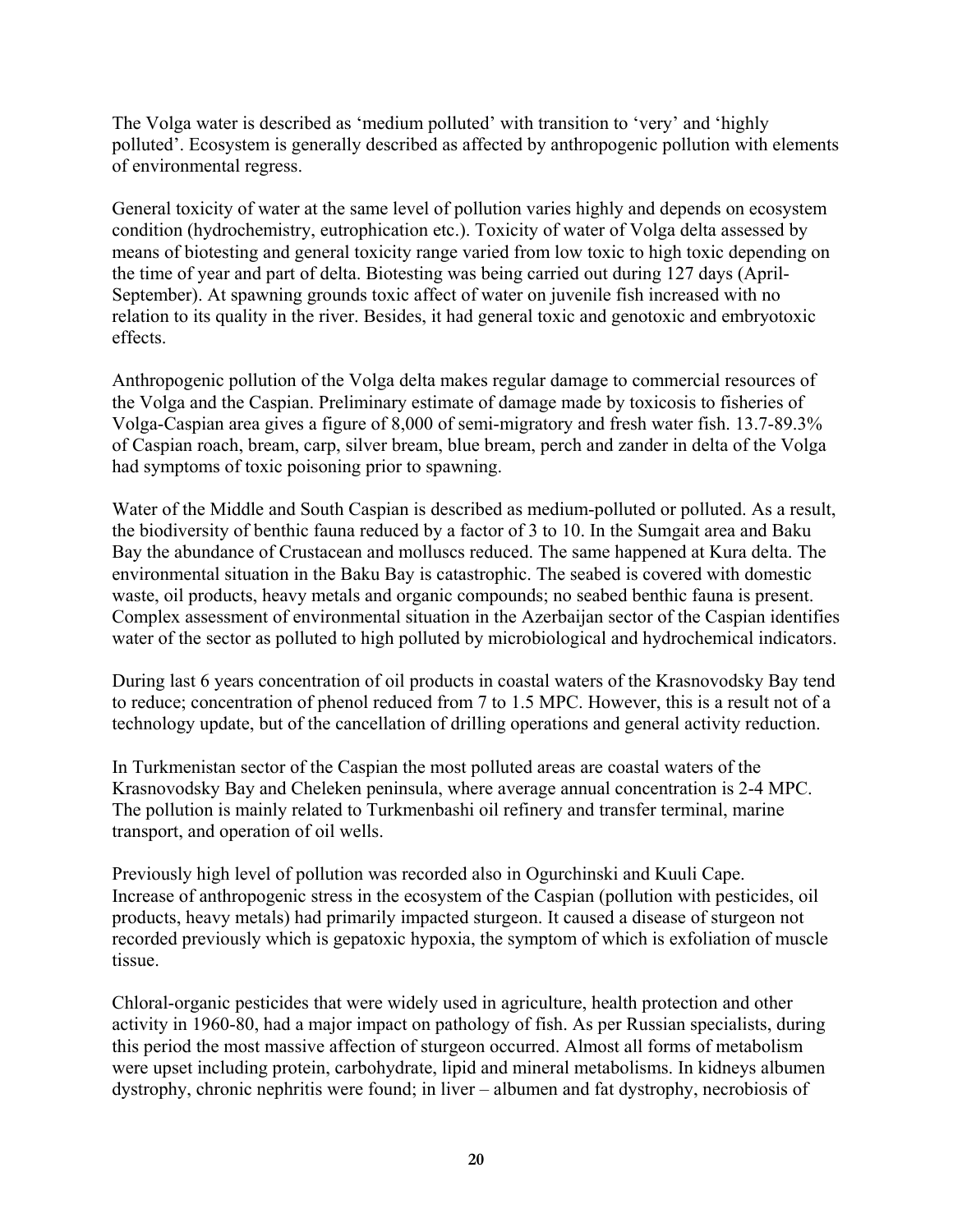hepatocytes, cirrhosis. Pathology of spleen and muscle tissue was recorded (The Caspian Sea, 1996; Belyaeva et al, 1998).

Functional errors in work of various systems and organs upset reproductive capacity of sturgeon. The errors included growth of hermaphrodites, growths in gonads, ovocestice, and the deterioration of gamete capsules. At the end of the 1980's 44-51% of spawning population of sturgeon had upset reproductive function (Belyaeva et al, 1998).

Study of physiological and biological condition of sturgeon in 1990's revealed some decrease of pathologies compared to the level of 1960-70's. However, there was no return to relatively normal conditions. The toxicosis has become chronic with periods of improvement and acute condition. During the period of improvement the amount of fish with significant functional and morphological pathologies reduced. Some of the studied physiological, biochemical and morphofunctional parameters tend to improve, even to return to relatively normal condition. The period of 1994-96 can be described as a 'phase of unstable functioning of physiological systems'.

At present, changes in organism of sturgeon have not become irreversible. There is information that confirms rehabilitation of one of the systems of immune function (antioxidant) of sturgeon. This is the basis for rehabilitation of other functions and systems of organism. A significant toxic impact was made on seals. Recently recorded pathology of the Caspian seals is a very complicated combined process that is classified as cumulative politoxicosis caused primarily by pollution. Heavy metals mainly accumulated in liver and hypodermic fat (Khuraskin et al, 1994).

Studies of 1994-95 showed that compare to 1993 toxicological indicators reduced. Content of toxicants in tissue of adult seals did not actually change which is due to very slow degradation of DDT. Unlike in 1993, none of the samples contained heptachlor and aldrin. Heavy metals are second important toxicological stress index. Content of mercury in tissue of adult species was reduced by a factor of 5.8 compared to 1992 when the content of lead was reduced by a factor of 11.5. Accumulation of heavy metals in pups compare to previous years also has trend to reduce. Thus, average concentrations of lead (in liver) reduced from 3.1 to 0.5 mg/kg, concentrations of cadmium – from 1.3 to 0.14 mg/kg of wet weight, concentration of mercury did not change significantly.

The surveys confirmed a hypothesis of Japanese environmentalist S. Tanabe (1986) that original disbalance of pups occurs during pre- and postnatal periods of development as pups get it with mother's milk. The most clear negative connection of female and the pup is recorded during transfer of chloro-organic pesticides. Insignificant transfer of heavy metal occurs through milking.

In general, it can be concluded that pollution is not a leading factor in formation of main biological productivity of the Caspian. At the same time, this factor is determining for localized areas where pollution is continuous, like polluted areas in the south oil fields. Ecological situation along the west coast of the Middle and South Caspian is unfavorable, ecological situation in Baku Bay is critical.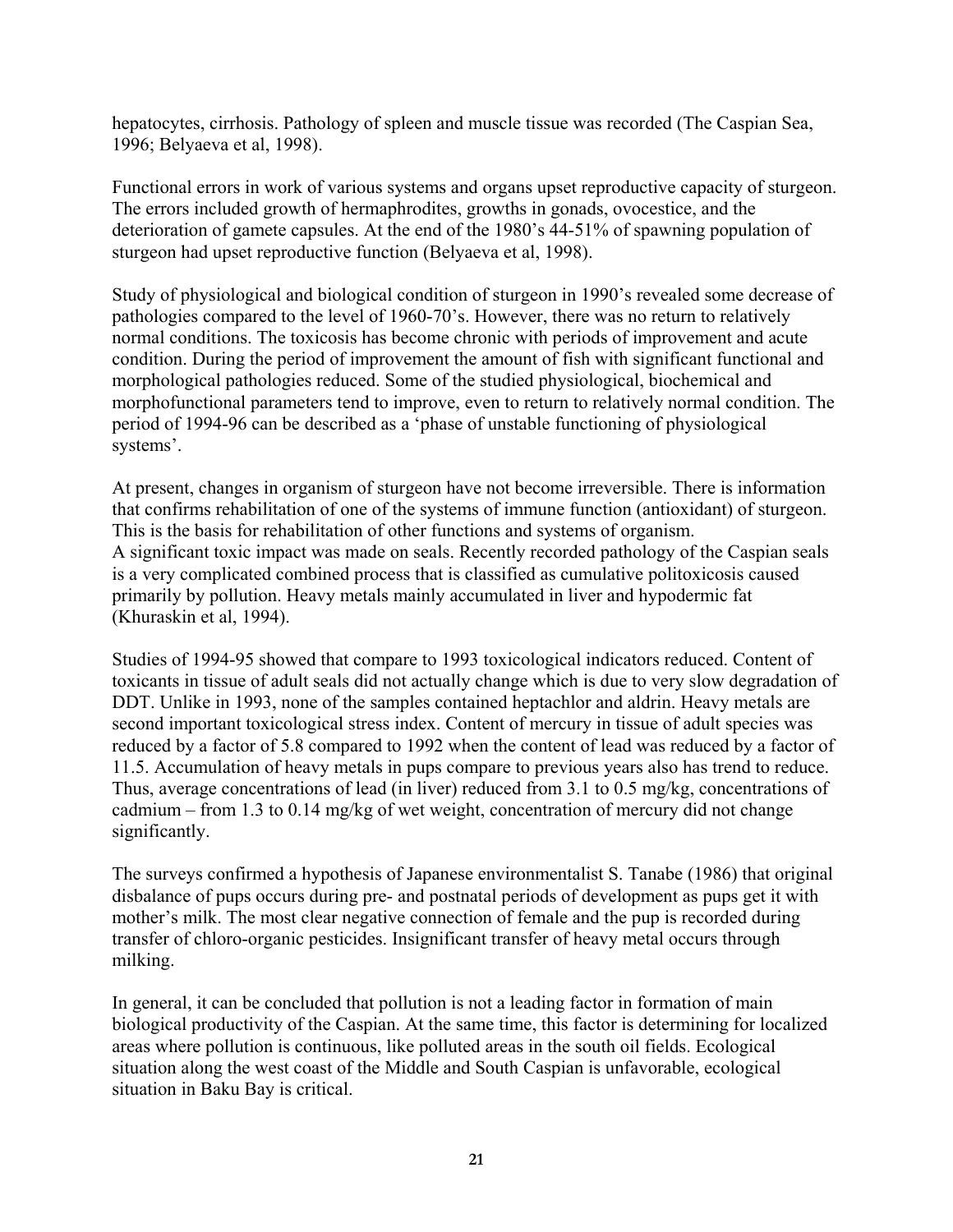Development of processes of eutrophication and pollution in fresh and saline waters causes reduction of fish reproduction. As estimated by specialists, the catch of semi-migratory fish in Volga-Caspian region (Caspian roach, bream, zander) would reduce for 60% due to three factors: regulation of rivers discharge, pollution and eutrophication of waters.

Therefore, in spite of a certain negative impact of pollution on condition of ecosystems, its effect is limited with the level of population, as it deteriorates the quality of the environmental and level of possible reproduction and abundance but does not affect the biological diversity itself. Probably these factors affect the biodiversity at genetic level but not at species level. This is the most realistic assessment confirmed by the practice.

### **Impact of introduced species on the Caspian**

The impact of introduced species on the biological diversity of the Caspian Sea falls into two groups: chronic (long term) or acute (short term) impact. Acute impact is identified during first years after the introduction of the new species into the Caspian. Its positive or negative impact is highlighted most clearly during these years. Later the ecosystem adapts to the introduced species, and its positive or negative effect weakens while its impact on the biodiversity becomes chronic (long-term).

All present resident species in the Caspian can be described as introduced. The only difference is the time of introduction. Some of the species were introduced so long ago that now can be considered 100% resident species.

Aquatic organisms of the Caspian can be divided into four groups. The first group is the most ancient introduced species. A scientific name for them is indigenous. Their ancestors lived 20,000,000-30,000,000 years ago and were the descendants of the ParaThetis inhabitants. As the ParaThetis was a huge northern bay of the ancient ocean Thetis, all aquatic life was introduced from Thetis. Thus, Caspian indigenous species are the descendants of ancient introduced organisms from the presently non-existing Thetis. Therefore indigenous Caspian species are called 'living fossils'.

The second group is Arctic introduced species. A detailed list of the species is given in Section 3.4.5. A scientific name of the species is glacious relicts. The ancestors of the species were introduced into the Caspian 1,000,000-1,500,000 years ago during the period of melting of a huge ice sheet that covered almost all Europe, Arctic and coastal areas of the Baltic and the White Seas. The northern species reached the Caspian with melted waters. There are several opinions about the way the species reached the Caspian that were reviewed in previous Sections. We would like to review one more way proposed by Grosswald (Grosswald, 1980) and Dawson (Dawson, 1992) (Figure 26). The scientists believe that a superflood occurred during the late Valdai period. The level of the ancient Caspian rose by 2-3 m above the level of the oceans of the world (Lamb, 1977), and its waters run through the Azov-Black Sea basin. Waters of a large ice lake that existed in the West Siberian Plain run into Aral basin and from Aral into the ancient Caspian.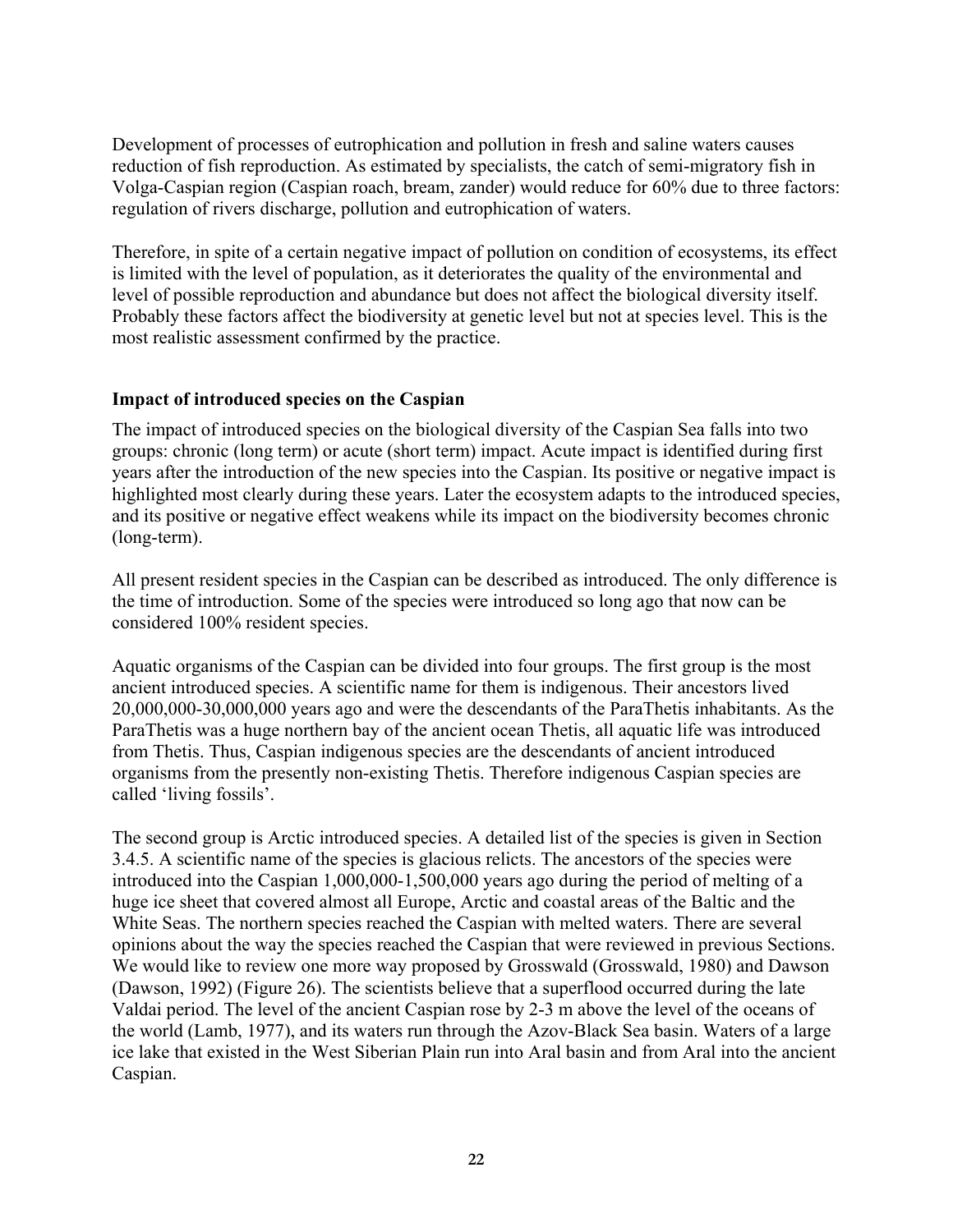The third group includes introduced species from the Black and Mediterranean Seas. Their scientific name is 'Atlantic introduced species'. The most ancient of the species were introduced into the Caspian 50,000 years ago during Khvalyn period. The ancient Caspian was then connected with Azov-Black Sea basin through the Manych channel. Seven species were introduced into the Caspian in a natural way including *Zostera nana*, *Cardium edule*, *Fabricia sabella*, *Atherina mochon pontica*, *Syngnathus nigrolineatus*, *Pomatoschistus caucasicus*, *Bowerbankia imbricata* (Zenkevich, 1963). Some scientists (Fedorov, 1958; Fedorovich, 1987; Starobogatov, 1994) deny natural introduction of the species into the Caspian, as they believe that strong current in the Manych channel had always been directed away from the Caspian. If this point of view is correct, 50,000 years ago a first anthropogenic impact on the biodiversity of the Caspian was recorded.

In the  $20<sup>th</sup>$  century the amount of the introduced species from the Black and the Mediterranean Seas suddenly increased. All the cases of introduction were related to anthropogenic activity. In the 1920's 4 species were accidentally introduced into the Caspian: algae *Rhizosolenia calcaravis*, bivalve *Mytilaster lineatus*, and two species of shrimps: *Leander squilla* and *L. adspersus*. There is no reliable information about the way the species were introduced. Scientists suggest that merchants, who transported their small wooden boats on carts from the Azov Sea to the Caspian, may have introduced them. The four species could have been introduced with Azov water that remained in the boats, or in cages with living fish. During the first years following introduction the abundance of the species was quite high; they suppressed the Caspian species. For instance, in 1936 the biomass of algae *Rhizosolenia calcar-avis* was several millions tonnes which was about 65% of the total plankton biomass. Following the 'biological wave', the abundance of the species reduced; an acute phase of impact on the biodiversity of the Caspian turned into a chronic one. A short raise of abundance and further reduction was recorded for bivalve *Mytilaster lineatus*, and the two species of shrimps. Later people deliberately introduced five more species into the Caspian. These included two species of mullet (*Mugil auratus, M. saliens*) (*Mugil auratus, M. saliens*), one species of flounder (*Pleuronectes flesus luscus*), one species of Polychaeta (*Nereis diversicolor*) and one species of bivalves (*Abra ovata*). All the species adapted to the conditions of the Sea, and after a first abrupt raise of abundance stabilized and became a part of the ecosystem of the Caspian. In the middle of the 20<sup>th</sup> century, after the Volga-Don channel has been built, a new group of species was introduced into the Caspian. Some of them were introduced in ballast water of vessels, others were attached to the bottom of vessels. The following species were introduced with ballast waters: plankton Crustacean (*Pleopis polyphemoides*), jelly fish (*Blackfordia virginica*), four species of algae (*Ceramium diaphanum*, *C. tenuissimum*, *Ectocarpus confervoides* f. *fluviatilis*, *Polysiphonia variegata*) and crab (*Rhithropanopeus harrisi*). The following species were introduced with biofouling: sea acorns (*Balanus impovisus* и *B. eburneus*) and one species of pearlwort (*Membranipora crustulenta*). Only barnacles had a raise of abundance, it was not so obvious for other introduced species. Introduction of Atlantic species into the Caspian through the Volga-Don channel continues. A full list of recent introduced species is given in Section 3.4.2 where main groups of species of the Caspian were listed. We would like to mention only two plankton species (*Copepoda aquaedulcis*, *Acartia clausi*) and Ctenophore (*Mnemiopsis leidyi*), that were introduced into the Caspian with ballast waters at the end of the  $20<sup>th</sup>$  century. The first two species can be an example of a positive introduction as they are used as a food base by plankton-feeding fish and increase the value of the Caspian zooplankton. As for the Ctenophore, this species is an example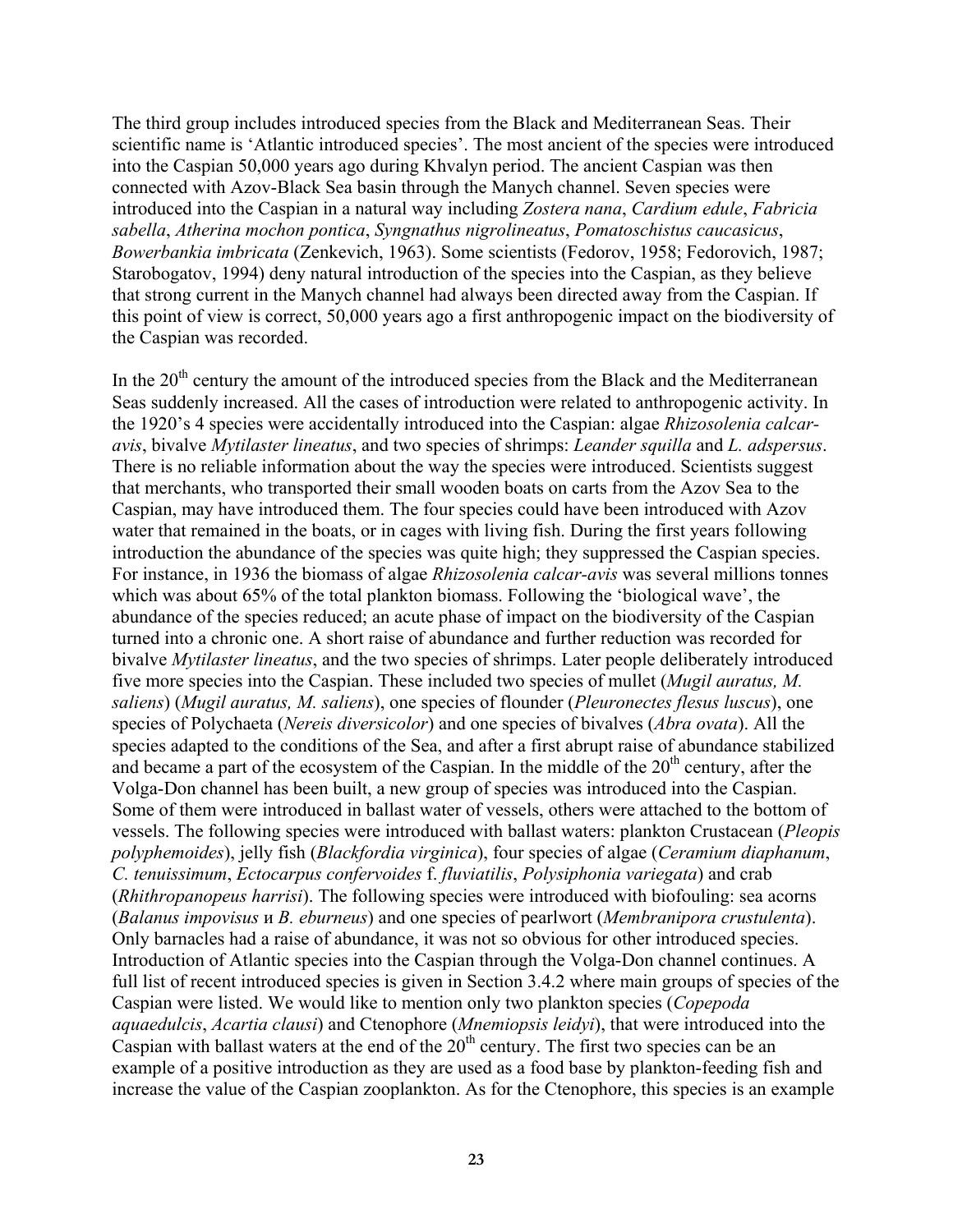of a negative impact on the biodiversity of the Caspian (Ivanov et al, 2000). The species eats out zooplankton and causes starvation for the plankton-feeding fish. There is an opinion that the Ctenophore can cause complete loss of Caspian population of sprat (Aladin, Plotnikov, 2000). If this happens, the Caspian seal and largest sturgeon beluga will also be lost.

The fourth group includes species introduced from fresh waters. As the above-mentioned species, they were introduced into the Caspian long ago, so they can be divided into ancient and recent species. The most ancient introduced species are Caspian Gastropods that were originated from fresh waters of Pliocene. They could have been introduced into the ancient Caspian approximately 2,000,000-5,000,000 years ago when it was the most desalinated. This could explain the relation of the species to Baikal molluscs. It is also possible that Caspian Polychaeta (*Manayunkia caspia*) was also introduced into the Caspian from fresh waters of Pliocene several million years ago. Caspian Carp was originated from the more recent introduced species. It was probably introduced into the Caspian during recent post-ice transgression, when the Sea received a lot of water from the rivers. Fresh water species could have been introduced during Khazar transgression (400,000 ears ago), or during Khvalyn transgression (50,000 year ago) or New Caspian transgression (5,000 years ago). There is no doubt that introduction of fresh water species into the Caspian continues nowadays. However, it is difficult to register the species so no attention is paid to them. This conclusion can be confirmed by works of Yu. S. Chuikov (1994). He found many new microscopical fresh water species in the Volga delta and the adjacent coastal waters of the North Caspian. The species included Rotifera, Cladocera and Copepoda Crustaceans. There were no previous surveys of the fresh water species introduced into the Caspian.

The distribution of the above four main groups of the Caspian species varies with the different sections of the Caspian (Fig. 27). Thus, 75% of species in the Middle and South Caspian are Caspian indigenous organisms, 20% are fresh water species, 3% are Atlantic introduced species, and 2% are Arctic species. A proportion of the species in the North Caspian is different. Fresh water species dominate here. The proportion of them is 60%: Caspian indigenous species are 36%, Atlantic species are 4%, and Arctic species – less than 1%.

No above-mentioned species can be found in the Kara Bogaz Gol Bay. Only salt-loving species (halophyles) inhabit the area. They represent another group of introduced species in the Caspian that originated from cosmopolitan forms of arid areas. All salt-loving organisms have a resting stage that can survive drying, freezing and other unfavorable conditions (Makrushin, 1985). The resting stage can be delitescence eggs, spores, seeds and cysts. They develop in saline water. The resting stages are small and can be carried with wind and migrating birds. Some cysts remain viable during tens and hundreds years. Thus, when in early 1980's the Kara Bogaz Gol Bay dried, resting phase of salt-loving organisms remained on its exposed seabed and revived after the Bay was refilled with salt water. We would like to point out that the dry Kara Bogaz Gol Bay was a source of many dust storms. The storms carried the cysts all over the world. This is the reason why all salt-loving organisms are considered cosmopolitan. Therefore, many of the saltloving organisms that inhabit the Kara Bogaz Gol Bay are similar to the species from slat lakes of America, Europe, Asia, Africa and Australia. It is also worth mentioning that these forms are the most ancient inhabitants of the Earth that did not really change during several hundred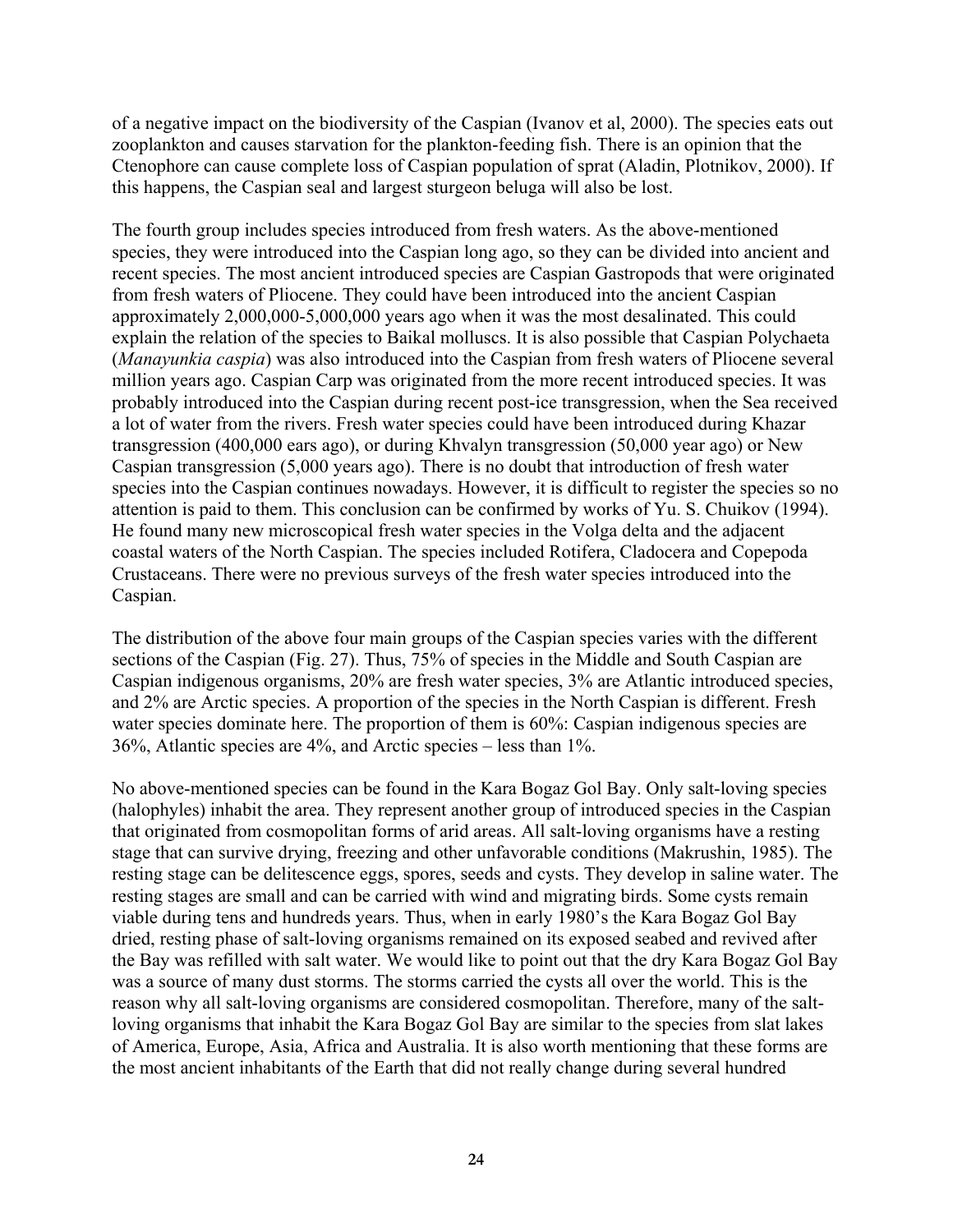million years. Some scientists (Clegg et al., 1997; Lee, 2001) believe that resting stages of some halophyles can travel between planets in meteorites, remaining vital.

Consider a role of introduced species in the ecosystem of the Caspian and their impact on its biodiversity. We believe that to dramatize the impact of introduction is not right. As highlighted above, the present community of the Caspian contains mainly introduced species that form its rich biodiversity. However, the Caspian is not open to any exotic species that get into it. There is no doubt that such introduced species as Ctenophore needs to be neutralized. The surveyors of the Caspian should have balanced and differentiated approach to the problem of introduced species in the Caspian.

There is no doubt that the most ancient introduced species in the Caspian should be protected against any negative impact, including the impact of new introduced species. The Caspian indigenous flora and fauna are the main value of this continental water body. These living fossils are of high biological, ecological, genetic and commercial importance. Some surveyors believe (Dumont, 1998; Zonn, 2000; Aladin, Plotnikov, 2000) that biological resources of the Caspian are more valuable than its oil and gas resources. We would like to outline that the most valuable fish is Caspian indigenous sturgeon that is the descendant of inhabitants of the ancient ocean Thetis.

We are positive about aimed introduction of species into the Caspian. Introduction of Polychaeta *Nereis* and bivalve *Abra* were done as recommended by the scientists (Karpevich, 1975). It significantly increased value of the Caspian benthos as a food base. Adaptation of mullet and flounder was also successful. There can be more perspective-introduced species in the area. However, search for the species should be based on scientific studies; any haste must be avoided. The opinion to reject any introduction of the species into the Caspian is not correct. Due to specifics of its formation, this great lake has free econiches that can be filled by people. New aimed introductions in the Caspian should not put us off. However, successful ecosystem management of this water body is possible only on the basis of long-term and well-financed surveys.

A range of accidental introductions appeared to be commercially useful. Many microscopic Crustaceans increased the value of the Caspian plankton as a food base, shrimps increased the value of benthos. A high amount of accidental introduction did not have any significant impact on the biodiversity of the water body. However, some of them such as balanus and bivalve *Mytilaster* had a certain negative impact from people's point of view. The abovementioned organisms cannot be used as food for fish because of their thick shells; they are typical representatives of non-food benthos. Besides, the introduced species can inhabit bottoms of vessels, port piles and offshore oilrigs. They hamper movement of the vessels and gradually corrode port and oil structures.

As a conclusion, we would like to outline that it is necessary to develop a set of measures to protect the biodiversity of the Caspian and its ecosystem against the most recent introduced Ctenophore species. This is probably the most dangerous introduced species in the Caspian Sea. We have already mentioned that the species (*Mnemiopsis leidyi*) eats zooplankton and causes starvation for other plankton-feeding species. In 1980's it was introduced onto the Black sea and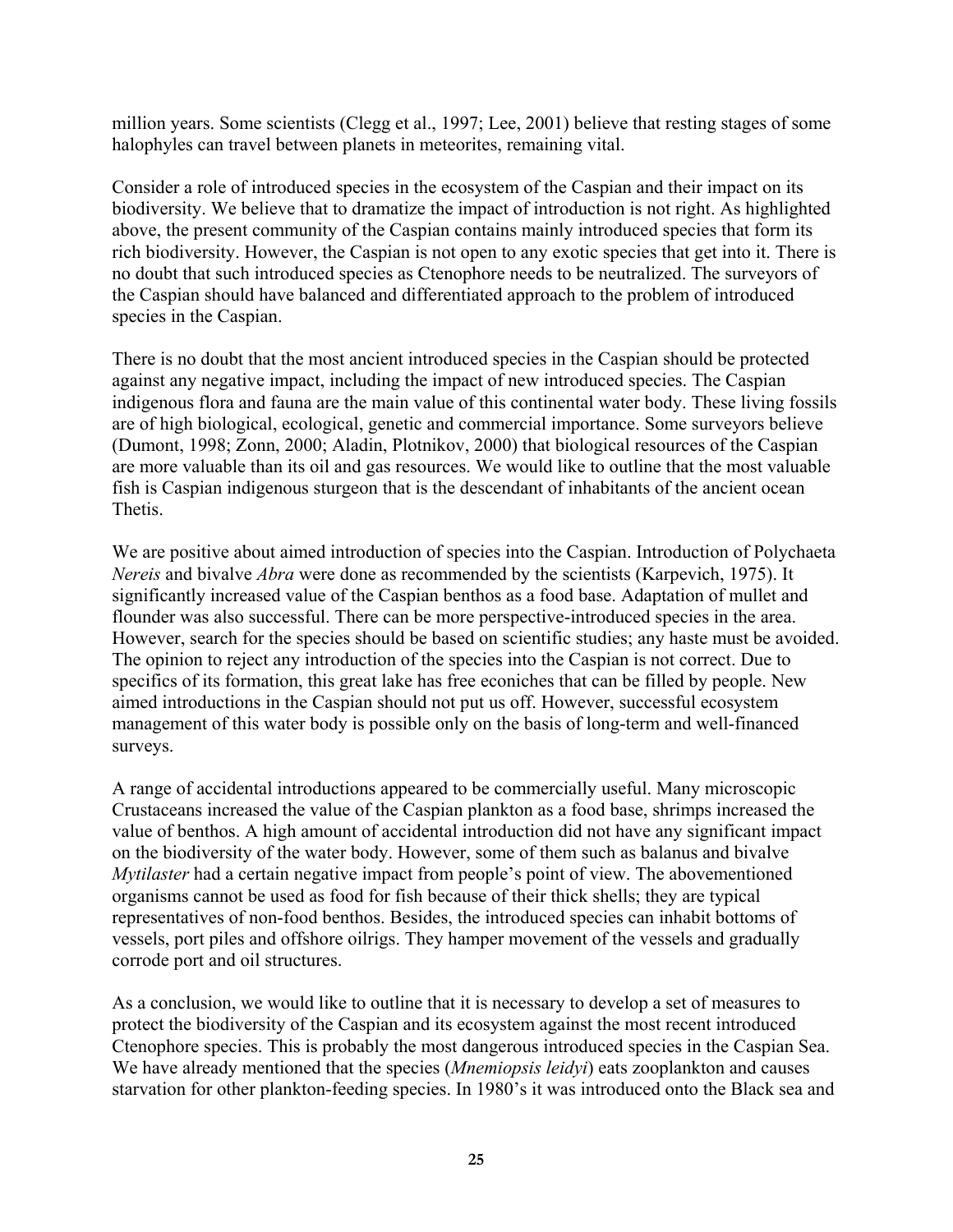made an unrecoverable damage to its fish reserves (Ctenophore…, 2000). By late 1980's the total weight of the Ctenophore was about billion tonnes. This highly productive organism ate not only zooplankton but also caviar and small larvae. Later the Ctenophore was introduced to the Azov sea via the Kerch channel where also made unrecoverable damage to the commercial fishing. At present it is in the Caspian, and we should prevent the tragedy of the Black and Azov Seas. We propose to commence a continuous monitoring of the species distribution in the Caspian. We need to find natural predator of the Ctenophore and after a range of laboratory and natural condition tests introduce it into the Caspian. We also believe that it is necessary to have a strict control of ballast water to avoid any accidental introduction.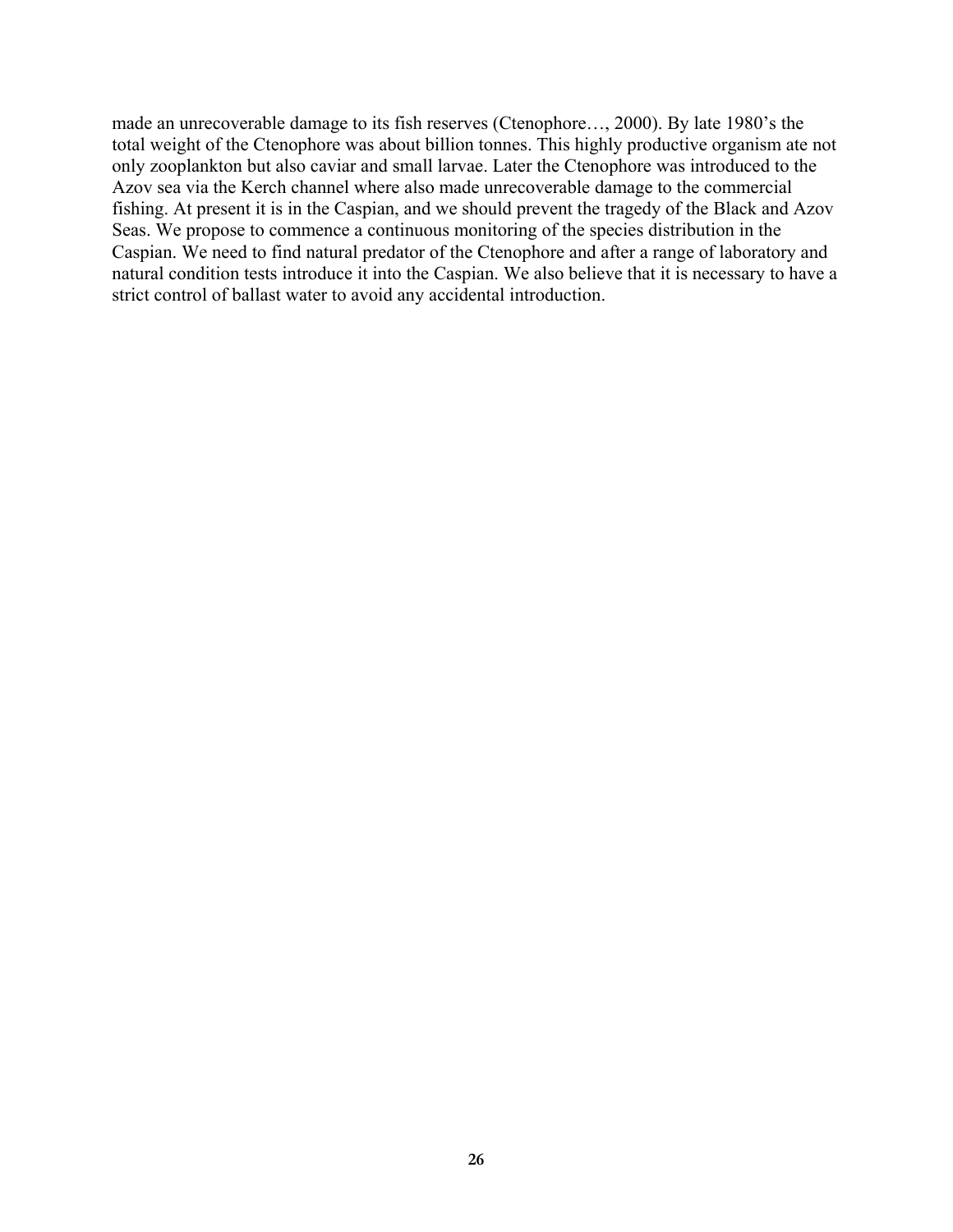# **Literature**

Agamaliev F. G. (1983) *Infusoria of the Caspian. Systematization, ecology and zoogeography*. L.: Nauka, 1983. (in Russian)

Aladin N. B., Plotnikov I. S. (2000) Danger of Large-scale Ecological Catastrophy in the Caspian (The Comparative Analysis of Causes and Effects of Ecological Crises in the Aral and Caspian). *The Caspian Bulletin* **4,** 112–126. (in Russian)

Atamuradov Kh. I. (1999) *Biological Resources of Gara Bogaz Gol Bay*. Turkmen Academy of Sciences Publishing House. (in Russian)

Badamshin B. I. (1966) Bioilogical and Economical Grounds for Transformation of the Caspian Seal Harvesting into Rational Industry. In: *The Third All-Union Workshop of Sea Mammals*. M-L. (in Russian)

Badamshin B. I. (1969) The Abundance and Commercial Stocks of the Caspian Seals. In: *The Sea Mammals*, Moscow. (in Russian)

Bagirov R. M. (1989) *The Azov and Black Sea Species Introduced to the Caspian benthos and biofouling*. Abstract from the Doctoral Thesis, Baku. (in Russian)

Belayeva V. N., Ivanov V. P., Zailanova V. K. (1998) *Scientific Grounds for Stable Fishing and Regional Distribution of Commercial Sites of the Caspian*. Moscow. (in Russian)

Berg L. S. (1928) About the Origins of the Northern Elements in the Caspian Fauna. *Records of USSR AS* **14(3**). (in Russian)

Birstein (1939). The North Caspian Benthos. *Zool. Zurn*, **18(3)**. (in Russian)

Bortnik V. N., Kuksa V. I. & Saltankin B. P. (1997). Existing geological and ecological state of the Volga-Caspian basin. In: *Water Resource*, **24(5)**, 548–555. (in Russian)

Budyko M. I. (1984) *Evolution of the Biosphere*. Leningrad, Hydrometeoizdat. (in Russian) Budyko, M. I., Groisman P. Ya. (1991) Climate of the USSR in 2000. *Soviet meteorology and Hydrology*, **4**, 58–66. (in Russian)

Chesunov (1978) New Species of Free Nemathoda of the Caspian. *Zool. Zhurn.*, **57**(**4)**, 505-511. (in Russian)

Chuykov Yu. S. (1994) *Zooplankton of the North fore-Caspian and the North Caspian*. Astrakhan Committee on Ecology and Natural Resources. (in Russian)

Clegg J. S., Jackson S. A. (1997) Significance of cyst fragments of Artemia sp. recorded from a 27,000 year old core taken under the Great Salt Lake, Utah, USA. *Int. J. Salt Lake Res*., **6**, **3**, 207–216.

*Ctenophora Mnemiopsis leidyi (A. Agassiz) in the Azov and Black Sea: the Biology and Effects of Introduction.* (2000) (Ed. S. V. Volovik). Rostov-on- Don, BKI. (in Russian)

Dawson, A. G. (1992) *Ice Age Earth: Late Quternary Geology and Climate*. London, U. K., Routlege.

Degens E. T., Paluska A. (1979) Tectonic and climatic pulses recorded in Quaternary sediments of the Caspian–Black Sea region. *Sedimentary Geology*, **23**, 149-163.

Derzhavin A. N. (1912) The Caspian Elements in the Volga Basin Fauna. *Ichthyology Labiratory*, **2, 5**. (in Russian)

Dumont H. (1995) Ecocide in the Caspian Sea. *Nature*, **337**, 673–674.

Dumont H., J. (1998) The Caspian Lake: History, biota, structure, and function. *Limnol. Oceanogr*., **43(1)**, 44–52.

Eberzin A. G. (1949) About the Origin of Pliocene Genera of Kardiida in Euxinian Basin. *Acta of Paleonthology Institute of the USSR AS*., **20**, 209-232. (in Russian)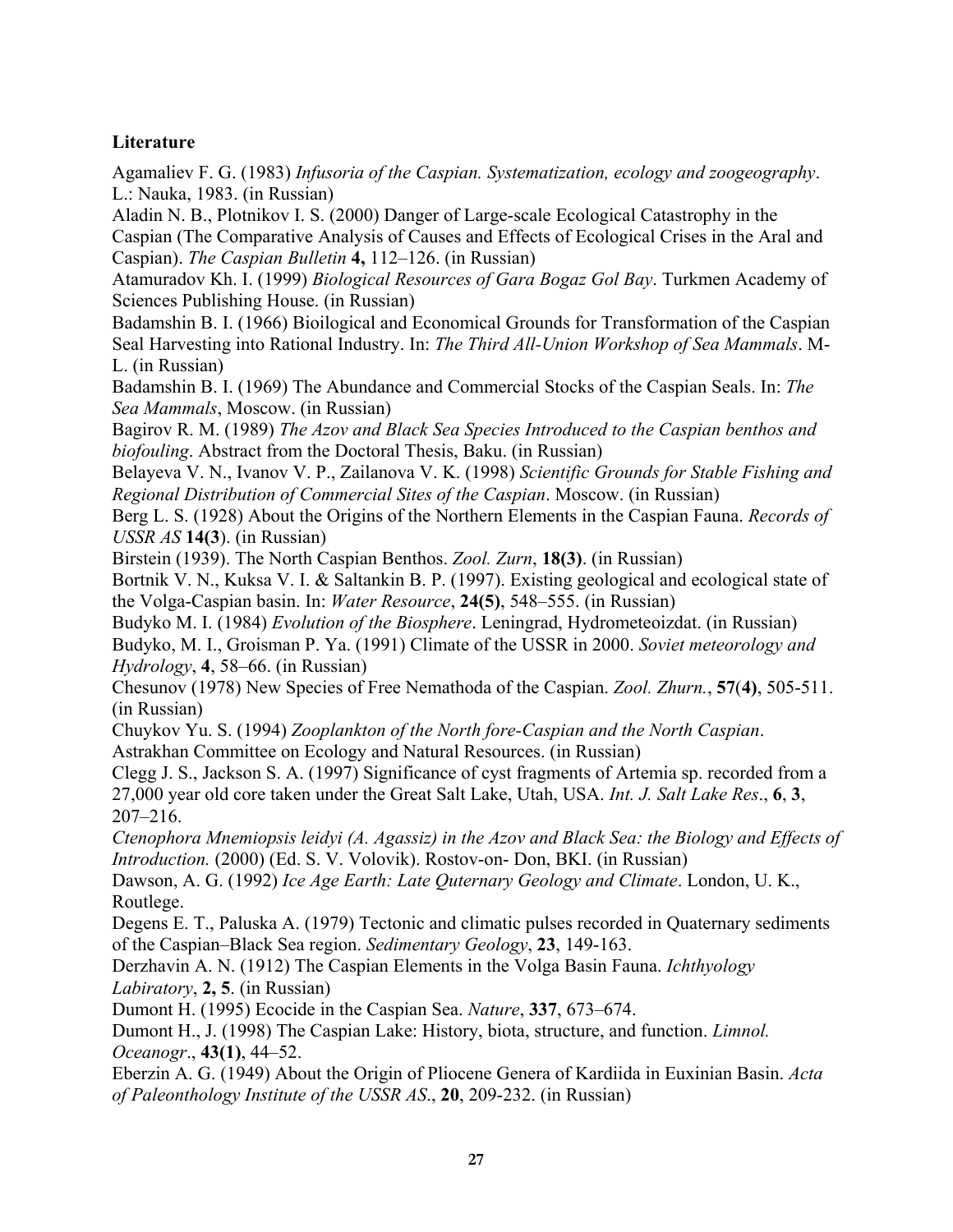Fedorov P. V. (1957) The Stratigraphy of Quarternary Deposits in the West Turkmenia and Their Position in the Integral Stratigraphic Scel of the Caspian Region. *Acta of the Geology Institute of the USSR AS*, **10,** 300. (in Russian)

Fedorov P. V. (1980) About Some Issues of Holocene History of the Caspian and Aral. In: *The Changes of Wet Aral-Caspian Region in Holocene*. Moscow, 19–22. (in Russian)

Fedorov P. V. (1983) About Some Issues of the Caspian and Aral Paleogeography in the Late Pliocene and Pleistpcene. In: *Paleogeography of the Caspian and Aral Seas in the Cainosoic Era. Part. I*. Moscow, 16. (in Russian)

Fedorovich B. A. (1952) Ancient Rivers of Turan Deserts. *The Materials on the Quarternary Period for the USSR*. **3**, 93–100. (in Russian)

Georgievsky, V. Yu., Shiklomanov, J. A. (1994) Impact of Economic Activity and Global Changes of Climate on Runoff in the Volga Basin. In: *Study Report: Climate Variability and Change in the Commonwealth of Independent States (CIS): Forecasting Climate – Related Impacts and Societal Responces to them.* Ed. by I. S. Zonn, UNEP, 209–246.

Glukhovtsev I. (1997) Kazakhstan Section of the Caspian. In: *Caspian Magazine*. (in Russian) Gorbunov G. S. (1989) *Assessment of Physiological Condition of Some Fish Species of the Caspian under the Effect of Stratal Water*. Astrakhan, 414. (in Russian)

Grosswald, M. G. (1980) Late Weichselian Ice Sheet of Northern Eurasia. *Quaternary Research*, **13**, 1–32.

*Hydrometeorology…* (1996) (in Russian)

Ivanov V. P., Kamakin A. M., Ushivtzev V. B., Shiganiva T., Zhukova O., Aladin N., S. I. Wilson., Harbison R. G., Dumont H. (2000) Invasion of the Caspian Sea by the comb jellyfish Mnemiopsis leidyi (Ctenophora). *Biological Invasions*, **2**, 255–258.

Jones R. W., Simmons M. D. (1996) A review of the stratigraphy of Eastern Parathethys (Oligocene–Holocene). *Bull. nat. Hist. Mus. Lond. (Geol.)*, **52(1)**, 25-49.

Karpevich A. F., (1975) *Theory and Practice of Aquatic Organisms Acclimatization*. Food Industry, Moscow. (in Russian)

Kasimov A. G. (1987) *The Wildlife of the Caspian Sea*. Baku, Elm. (in Russian)

Kasimov A. G. (1994) *Ecology of the Caspian Lake*. Baku. Azerbaijan. (in Russian)

Kasimov A. G. (1997) *The Qualifier of Copepoda Crustacenas of the Caucasus*. Baku, Elm. (in Russian)

Kazancheev E, N, (1981) *Fishes of the Caspian Sea*. Moscow. (in Russian)

Knipovich N. M. (1938) *Hydrology of seas and brackish waters*. M.-L., Pischepromizdat. (in Russian)

Kosarev A. N., Tuzhilkin V. S. (1995) *Climatic Thermohaline Fields of the Caspian*. Moscow. (in Russian)

Kosarev A. N., Yablonskaya E. A. (1994) *The Caspian Sea*. SPB. The Hague, 259 pp.

Lamb, H. H. (1977) *Climate: Present, Past and Future*, vol. 2, London, U. K.: Methuen.

Lee R. F. (2001) New data on cysts from salt lakes. *Int. J. of Exobiol*., **4(2)**, 68–76.

Makrushin A. B. (1985) *Anhydrobiosis of the Primary Aquatic Invertebrates: the preservation of vital capacity in dried state*. Moscow, Nauka. (in Russian)

Mordukhai-Boltovskoy P. D. (1979) Composition and distribution of Caspian fauna in the light of modern data. *Int. Rev. Gesamten Hydrobiol*., **64**. 383–392.

Nevesskaya L. A., Goncharova I. A., Ilyina L. B. et al. (1986) The History of ParaThetis Neogene Molluscs. *Acta of Paleonthology Institute of USSR AS*, **220**, 1-208. (in Russian)